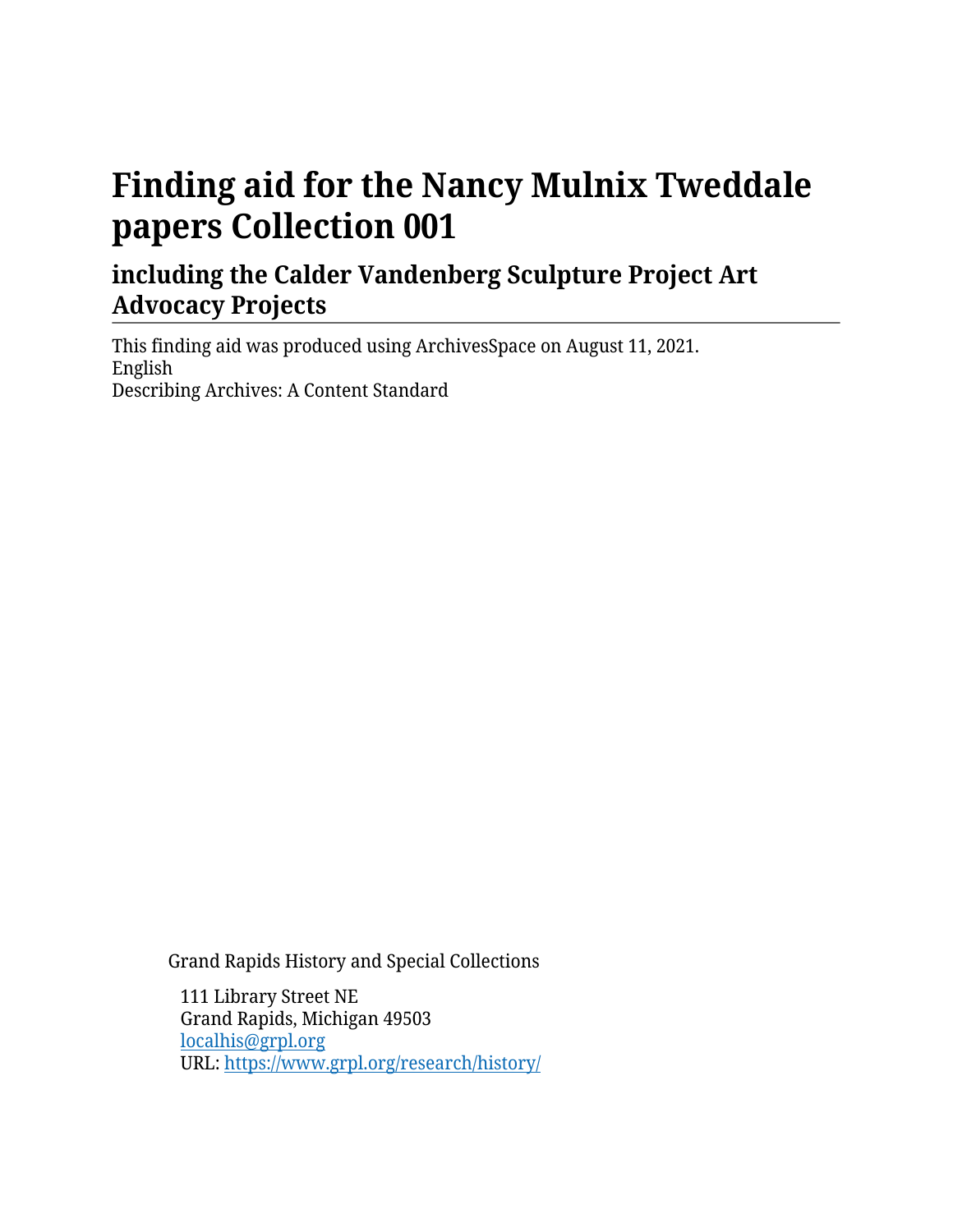## <span id="page-1-0"></span>**Table of Contents**

| Subseries D. Aaron Copland correspondence (originals in security), 1969-1976  10 |  |
|----------------------------------------------------------------------------------|--|
|                                                                                  |  |
|                                                                                  |  |
|                                                                                  |  |
|                                                                                  |  |
|                                                                                  |  |
|                                                                                  |  |
|                                                                                  |  |
|                                                                                  |  |
|                                                                                  |  |
|                                                                                  |  |
|                                                                                  |  |
|                                                                                  |  |
|                                                                                  |  |
|                                                                                  |  |
|                                                                                  |  |
|                                                                                  |  |
|                                                                                  |  |
|                                                                                  |  |
|                                                                                  |  |
|                                                                                  |  |
|                                                                                  |  |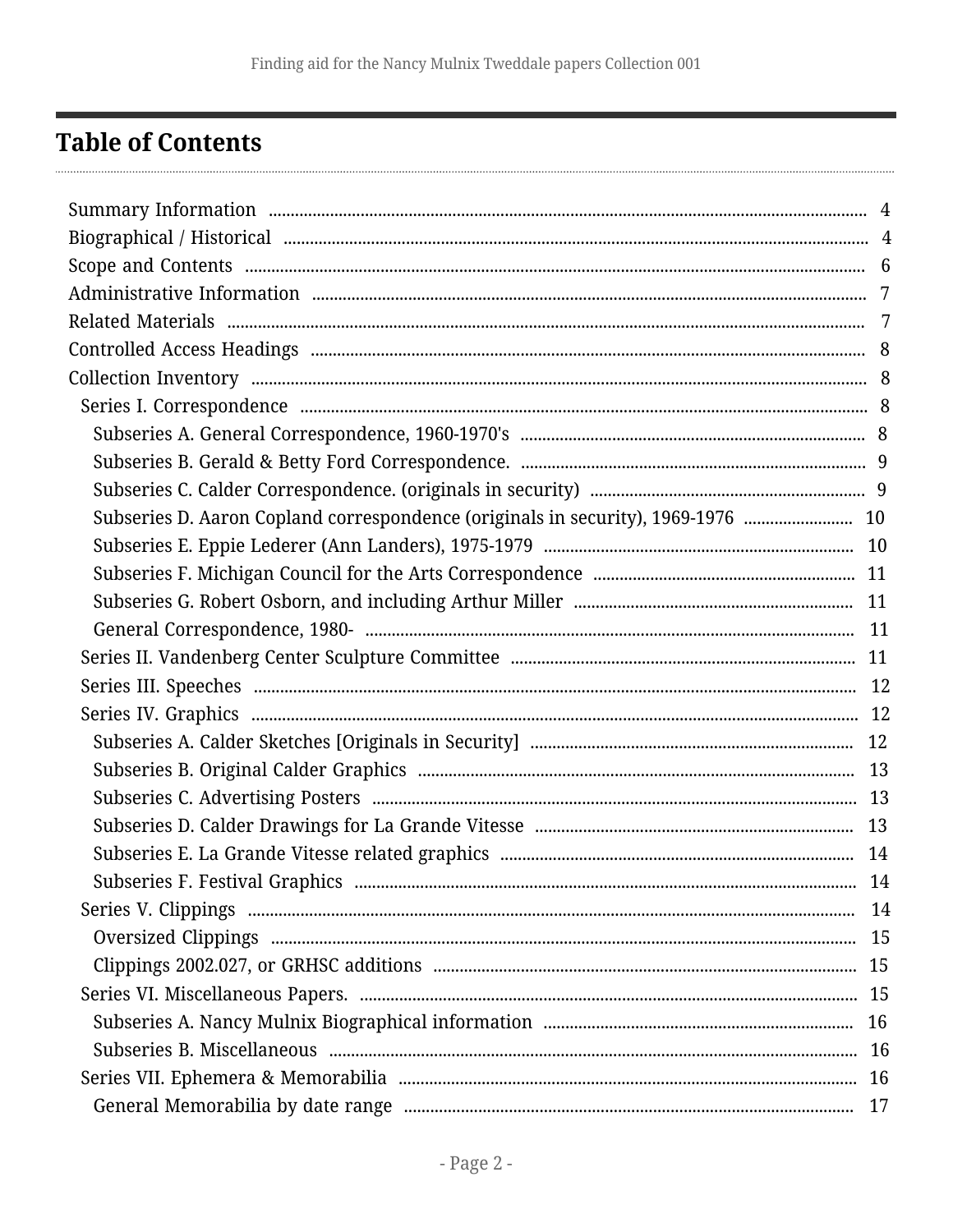| Books on Calder or with prominent "La Grande Vitesse" image, with a few miscellaneous |  |
|---------------------------------------------------------------------------------------|--|
|                                                                                       |  |
|                                                                                       |  |
|                                                                                       |  |
|                                                                                       |  |
|                                                                                       |  |
|                                                                                       |  |
|                                                                                       |  |
|                                                                                       |  |
|                                                                                       |  |
|                                                                                       |  |
|                                                                                       |  |
|                                                                                       |  |
|                                                                                       |  |
|                                                                                       |  |
|                                                                                       |  |
|                                                                                       |  |
|                                                                                       |  |
|                                                                                       |  |
|                                                                                       |  |
|                                                                                       |  |
|                                                                                       |  |
|                                                                                       |  |
|                                                                                       |  |
|                                                                                       |  |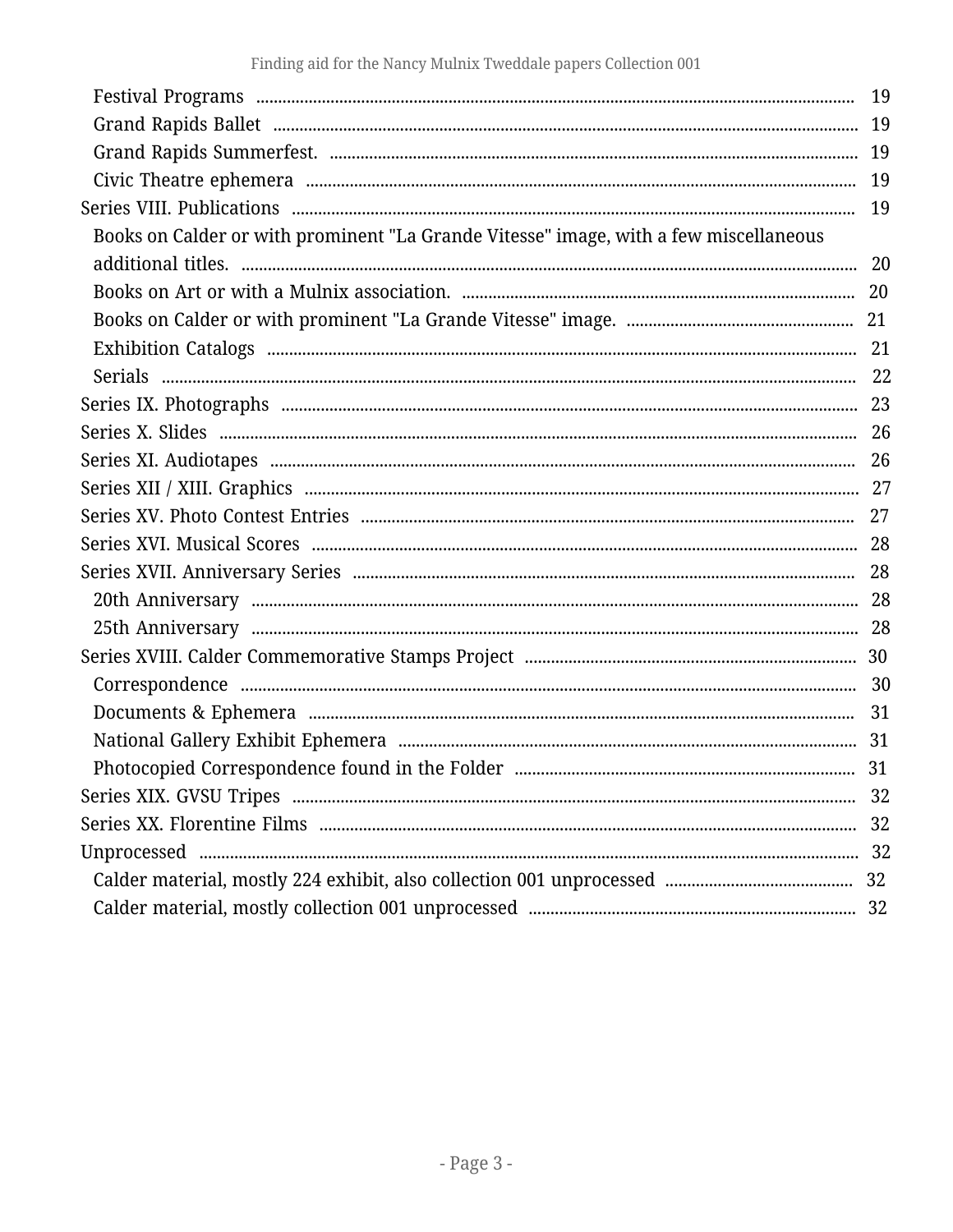## <span id="page-3-0"></span>**Summary Information**

| <b>Repository:</b>                                              | <b>Grand Rapids History and Special Collections</b>                                                                                                                                                                                                                                                                                                                                                                                                                                                                                                                                                                                                                                                                                                                                                                                                                                                                     |  |
|-----------------------------------------------------------------|-------------------------------------------------------------------------------------------------------------------------------------------------------------------------------------------------------------------------------------------------------------------------------------------------------------------------------------------------------------------------------------------------------------------------------------------------------------------------------------------------------------------------------------------------------------------------------------------------------------------------------------------------------------------------------------------------------------------------------------------------------------------------------------------------------------------------------------------------------------------------------------------------------------------------|--|
| Source - dnr:                                                   | Tweddale, Nancy Mulnix                                                                                                                                                                                                                                                                                                                                                                                                                                                                                                                                                                                                                                                                                                                                                                                                                                                                                                  |  |
| Title:                                                          | Nancy Mulnix Tweddale papers                                                                                                                                                                                                                                                                                                                                                                                                                                                                                                                                                                                                                                                                                                                                                                                                                                                                                            |  |
| ID:                                                             | Collection 001                                                                                                                                                                                                                                                                                                                                                                                                                                                                                                                                                                                                                                                                                                                                                                                                                                                                                                          |  |
| <b>ID</b> [Archivists<br><b>Toolkit</b><br>Database::RESOURCE]: | 3                                                                                                                                                                                                                                                                                                                                                                                                                                                                                                                                                                                                                                                                                                                                                                                                                                                                                                                       |  |
| Date [inclusive]:                                               | 1966-2004                                                                                                                                                                                                                                                                                                                                                                                                                                                                                                                                                                                                                                                                                                                                                                                                                                                                                                               |  |
| <b>Physical</b><br>Description:                                 | 14 Linear Feet Over 20 boxes plus flat files                                                                                                                                                                                                                                                                                                                                                                                                                                                                                                                                                                                                                                                                                                                                                                                                                                                                            |  |
| Language of the<br><b>Material:</b>                             | English.                                                                                                                                                                                                                                                                                                                                                                                                                                                                                                                                                                                                                                                                                                                                                                                                                                                                                                                |  |
| Abstract:                                                       | The Nancy Mulnix Tweddale papers document Mulnix's<br>leading role in Grand Rapids' acquisition of Alexander Calder's<br>monumental stabile, La Grande Vitesse, 1967-1969. The<br>collection also includes information on Calder's 1974 Calder<br>on the Roof project, his two Flying Colors airplanes for Braniff<br>and the annual Grand Rapids all volunteer Festival of the Arts,<br>which continues to be held with La Grande Vitesse as its focus.<br>Mulnix's 2002 additions to the collection document some of<br>her other art advocacy projects, such as the 25th Anniversary<br>celebration of La Grande Vitesse; information on the Calder<br>stabile Tripes; an exhibit of Calder work at Grand Valley State<br>University; the Citizens' Stamp Advisory Committee for the<br>Calder commemorative stamps and the continuing use of the<br>Calder graphic as a visual symbol for the City of Grand Rapids. |  |

**^** [Return to Table of Contents](#page-1-0)

## <span id="page-3-1"></span>**Biographical / Historical**

Nancy Mulnix, born November 26, 1939 in Flint, Michigan, is the daughter of Robert G. Middlesworth, a General Motors executive, and his wife, Margaret. The family moved successively to Birmingham, Michigan, then Kansas City, Missouri, and then East Grand Rapids, Michigan. Nancy graduated from East Grand Rapids High School in 1957. She attended Drake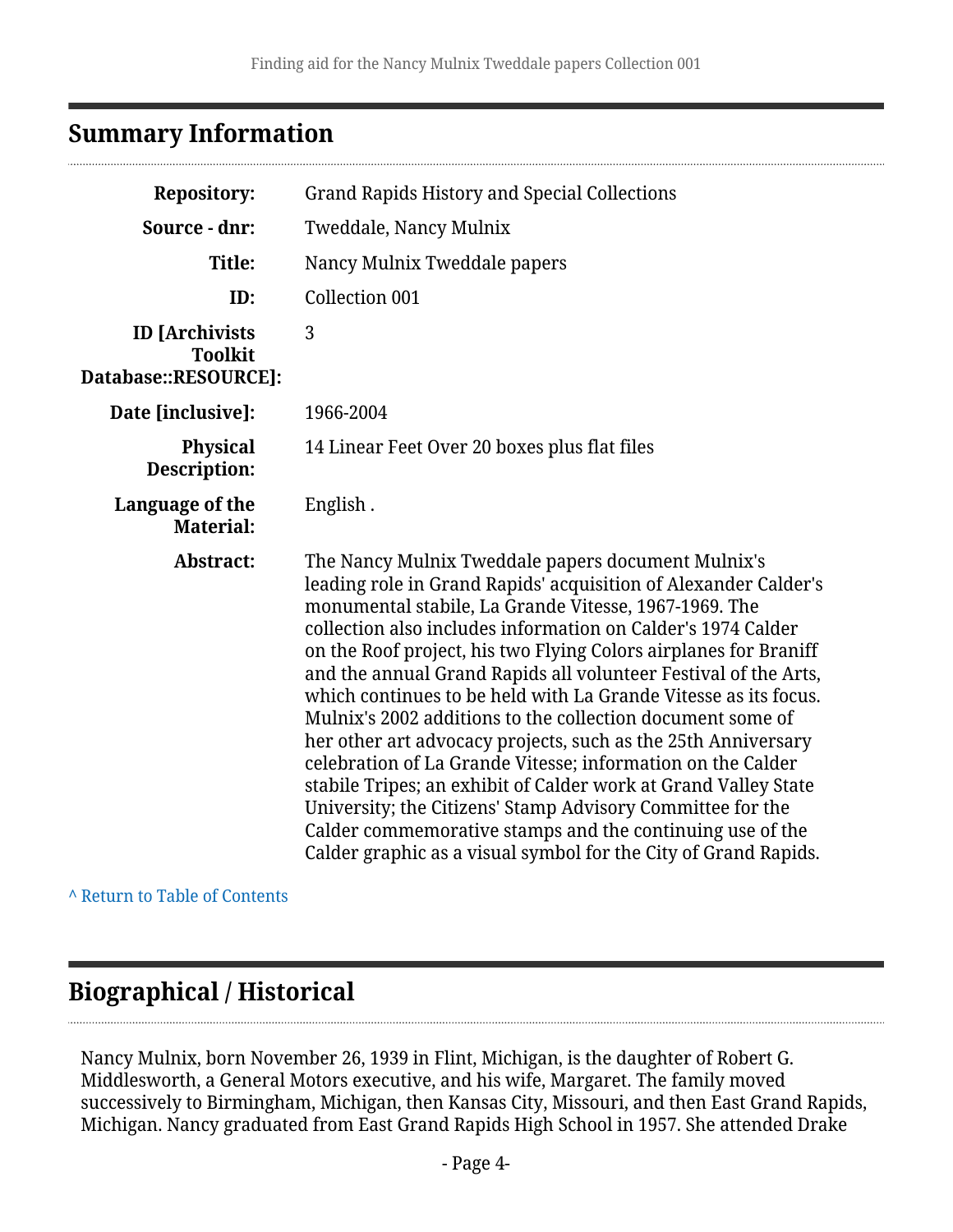University, Michigan State University and Aquinas College, from which she received her B.A. in Philosophy in 1978. In 1980 she received an M.A. degree in psychological counseling from the University of Notre Dame. In 1995, she received a Bachelors of Science in Nursing (Psychiatric) from Grand Valley State University.

Nancy Middlesworth married LeVant Mulnix III in 1959. The Mulnix family owned the Carpenter Paper Company in Grand Rapids, in which Lee Mulnix took an active role. The couple had four children: Robert, Kathryn, Michael, and later Susan, who is Korean by birth. The couple was divorced in 1977. In 1980 Nancy Mulnix moved to Chicago where she worked as a medical psychologist at the University of Illinois Medical Center's Center for Craniofacial Anomalies. In 1982 she moved to Lantana, Florida to work as a counselor and bereavement coordinator at Hospice of Palm Beach County.

During her years in Grand Rapids, Nancy Mulnix has been involved in many organizations related to the arts. She was chairman of the Grand Valley State Colleges Foundation; chairman of several programs included in the Grand Rapids Arts Festivals; a member of the Grand Rapids Art Museum Education Committee; and served on the Michigan Council for the Arts from 1971 to 1975. She performed in "Tarradiddle Tales" and Tarradiddle Travels," Grand Rapids Civic Theater productions of children's plays. She also acted in the Civic Theatre's productions of "Death of a Salesman," "A Midsummer's Night Dream," and "Inspecting Carol." A playbill autographed by her friend and author, Arthur Miller, is included in this collection.

Nancy Mulnix is perhaps best known for her leadership in the City of Grand Rapids acquisition of the Alexander Calder sculpture La Grande Vitesse, and Calder's subsequent work Calder on the Roof. The bulk of this archival collection documents her initiation and participation in the Vandenberg Center Sculpture Project. Calder's La Grande Vitesse is the first sculpture in the United States to be supported with public funds for the arts, under the National Endowment for the Arts.

Nancy's work on the project began in 1967 with a visit from Henry Geldzehler, then Associate Curator of American Painting and Sculpture at the Metropolitan Museum of Art. Geldzehler delivered a lecture in Grand Rapids, Apr. 7, 1967 to the women's group of the Grand Rapids Art Museum, when Mulnix was serving as Vice President. Mulnix gave Geldzahler a tour, including a section of downtown Grand Rapids, Michigan, razed for urban renewal, where construction of the Vandenberg Center multi-building complex was about to begin. Geldzehler suggested the possibility of a work of public art for the space. Mulnix followed up on this idea on April 10, 1967, when she hand wrote a letter to Congressman Gerald R. Ford, of Grand Rapids, asking for his assistance in obtaining the grant funding. Ford pursued the funding on behalf of Grand Rapids, though he had been politically against the formation and funding of the National Endowment for the Arts. Mulnix sought the expertise and support of Judge Stuart Hoffius, and Grand Rapids Mayor Christian Sonnevelt to initiate the project. The architectural firm of Skidmore Owings and Merrill was quickly involved in the planning, bringing to the project William Hartmann, the SOM partner who had recently brought the Picasso sculpture to Chicago. Leading citizens were appointed by the Mayor to the Vandenberg Center Sculpture Committee, including Peter Wege as Co-Chair with Mulnix. A separate group of six local and national art experts was formed to decide upon the artist to create the sculpture for the plaza. Alexander Calder (1898-1976), America's preeminent sculptor, was selected. Mulnix met Alexander Calder for the first time at Dec. 1967 at Perls Gallery in New York City. They became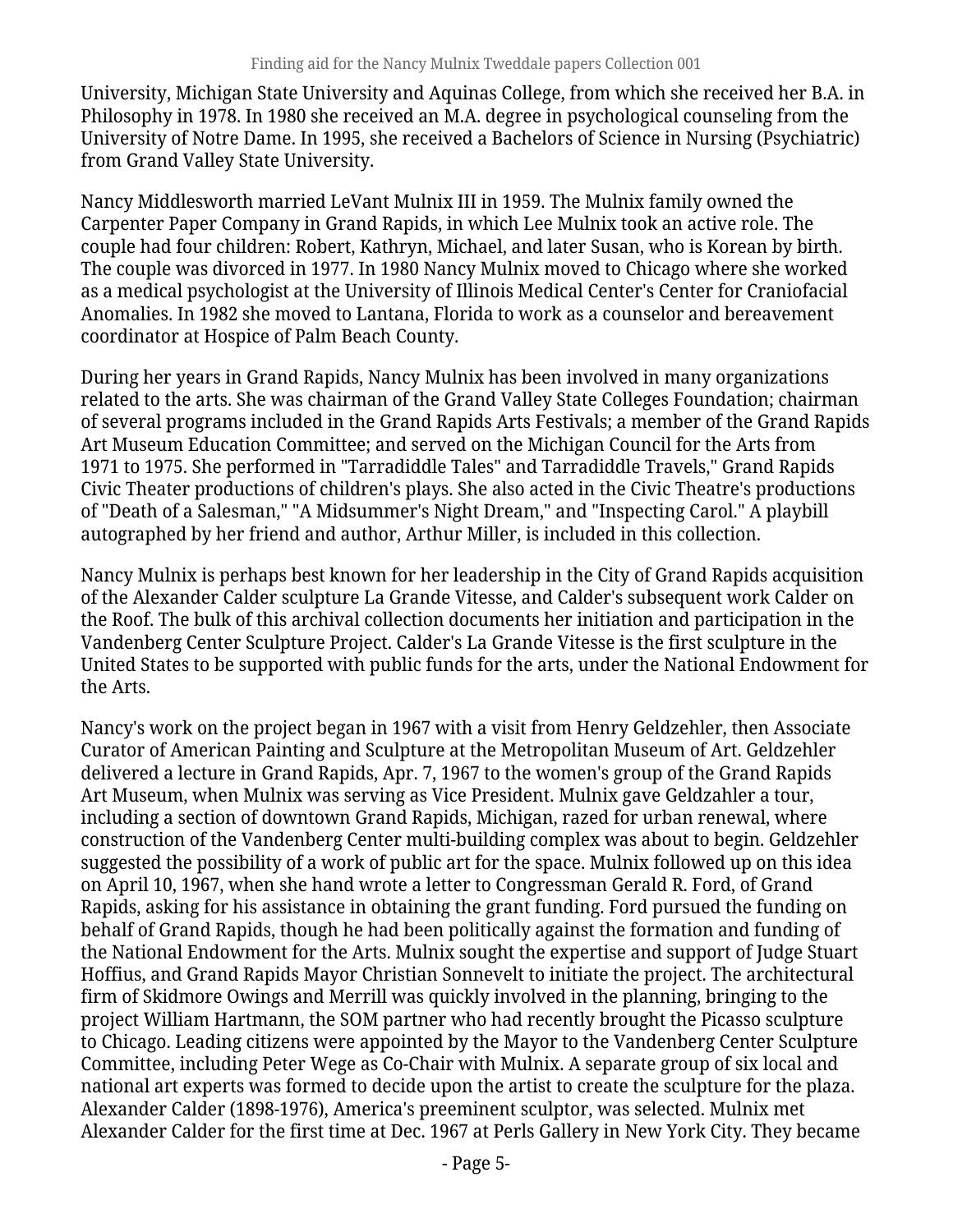close friends during the project, and continued visits and correspondence until Calder's death in 1976.

In the Fall of 2005, Nancy Middlesworth Mulnix married R. Bruce Tweddale.

**^** [Return to Table of Contents](#page-1-0)

## <span id="page-5-0"></span>**Scope and Contents**

This collection initially focused almost exclusively on the Vandenberg Center Sculpture Project, which resulted in the acquisition of Alexander Calder's monumental stabile La Grande Vitesse. Additional materials, about Nancy Mulnix continuing and broader activities in support of the arts, have been added to the collection, broadening the scope of the collection.

Calder's La Grande Vitesse continues to be the largest portion and the hallmark of the collection, and perhaps Mulnix's greatest art experience. The Vandenberg Center project materials detail how politicians, artists, business leaders and private citizens joined to acquire La Grande Vitesse during an age of urban renewal and city reidentification in Grand Rapids. This was also a time of national political upheaval in the late 1960's, which included civil rights at the forefront and the assassinations of important political leaders in the U.S. These national issues struggled against the Calder project for recognition and use of resources. However, the ideals of both movements seemed to come together in the human rights ideals of the Calders (Alexander, or Sandy, & Louisa), as well as the ideals of the use of the Vandenberg Center plaza, now called Calder Plaza, as a meeting place for all peoples and all groups, with La Grande Vitesse as the focal point. It was also an era of global reidentification, as the first man was landed on the Moon in the month following the dedication of the sculpture.

Mulnix served as co-chairman of the Vandenberg Center Sculpture Committee along with Grand Rapids leader Peter Wege. The collection includes her correspondence as part of the Committee. Prominent correspondents in the collection include: Alexander Calder, artist Adolph Gottlieb, Aaron Copland who wrote original music for the Dedication of the sculpture, and Gerald Ford, who as President used "La Grande Vitesse," as part of his symbolic association with his home city of Grand Rapids.

The collection also includes records of the art Selection Committee / Commissioning Committee, speeches, Calder sketches, clippings, memorabilia, ephemera, photographs, slides, prints, posters, audio tapes, musical scores and engineering plans. A large portion of the collection is books and periodicals, either on Calder and his art, or on public art and art projects. These materials serve as an invaluable support for understanding the sculpture, as well as it's creator and it's place in U.S. national history, as the first public sculpture supported with federal funds.

The collection also includes material on Calder's other works and exhibits. The personal friendship that existed between Mulnix and Calder provides an interesting dimension to the collection, as well as her other friendships with such notables as Inge Morath Miller and her husband Arthur Miller, Eppie Lederer (Ann Landers), Aaron Copland who knew Calder as a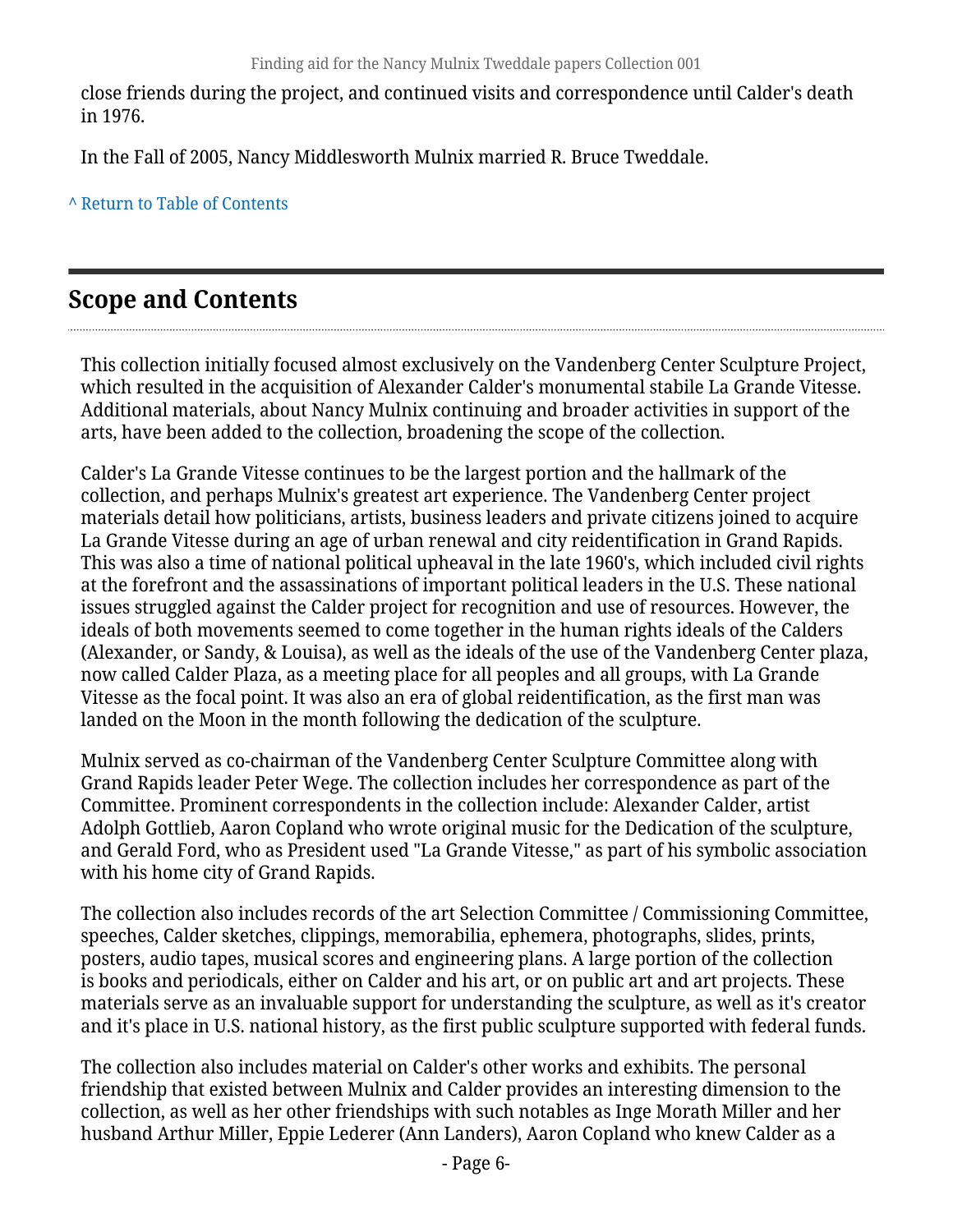youth in Pennsylvania, Calder's official biographer Jean Lipman, Calder friend Robert Osborn, and Calder's sister Margaret Calder Hayes. Also included are brief notes from Jane Alexander, actress and chairman of the NEA in 1994, from artist Robert Motherwell, from Kansas Senator Nancy Landen Kassebaum, from Chief Justice William Renquist and Justice John Paul Stevens of the U.S. Supreme Court, and from Michigan Governor William Milliken, plus a copy of a telegram from President Richard Nixon with congratulations on the dedication of the sculpture.

**^** [Return to Table of Contents](#page-1-0)

## <span id="page-6-0"></span>**Administrative Information**

### **Publication Statement**

Grand Rapids History and Special Collections

111 Library Street NE Grand Rapids, Michigan 49503 [localhis@grpl.org](mailto:localhis@grpl.org) URL:<https://www.grpl.org/research/history/>

### **Immediate Source of Acquisition**

Accession Numbers: 1982.001, 2002.027 and 2005.013a-c; Donor: Nancy Mulnix

### **^** [Return to Table of Contents](#page-1-0)

## <span id="page-6-1"></span>**Related Materials**

## **Related Materials**

Coll. 175, Grand Rapids Public Library Moving Images Collection, includes video tapes related to the Calder Project, the sculptor, and Ms. Mulnix. La Grande Vitesse, 1969. A synopsis of the project with construction footage in Grand Rapids. UT3-39 Calder 25th Birthday Reunion, Friday, June 3, 1994 [00032UT] 25th Anniversary videotape. Calder: A Man and His Art (1969) [00033UT] Nancy Mulnix : Calder Activist : oral history with Gordon Olson. Not fully processed. [00238MT]

Coll. 221, the Philip Catalano Collection, documents the transportation of the stabile steel from a Detroit port to the plaza in Grand Rapids, using tractor trailer trucks.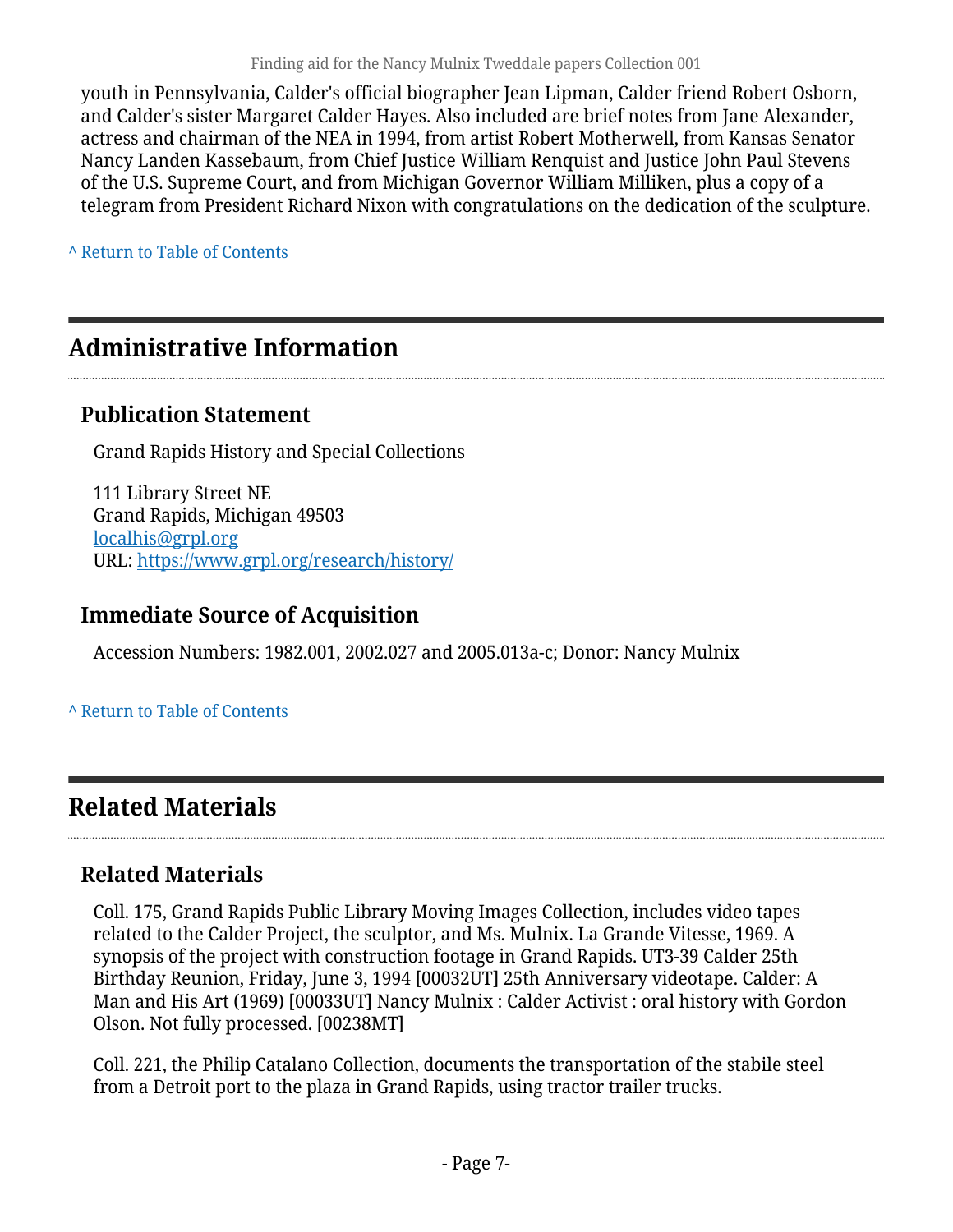Coll. 224, the Grand Rapids Public Library Art & Graphics Collection includes a sculpture section, with information on Calder and other sculptures in Grand Rapids.

Coll. 345, the Stuart Hoffius Collection in process, contains Judge Hoffius papers from his participation on the Vandenberg Sculpture Project Committee.

Coll. 346, the William Hill Photograph Collection contains high quality color slides related to the Calder Dedication, plus images of the sculpture. Select items have been reproduced as photographic prints.

See also holdings at the City Archives, particularly those official documents of the City of Grand Rapids.

**^** [Return to Table of Contents](#page-1-0)

## <span id="page-7-0"></span>**Controlled Access Headings**

- Grande Vitesse -- Calder, Alexander, 1898-1976
- Grand Rapids (Mich.) -- History
- personal papers
- Calder, Alexander
- Tweddale, Nancy Mulnix
- Tweddale, Nancy Mulnix

## <span id="page-7-1"></span>**Collection Inventory**

### <span id="page-7-2"></span>**Series I. Correspondence**

#### **Scope and Contents**

Mulnix correspondence is diverse, including a large portion related to the duties of the original Vandenberg Center Project, including those from several notables that are protected in Security. There are later letters, as well, usually of support for a Calder related anniversary or honors project.

### <span id="page-7-3"></span>**Subseries A. General Correspondence, 1960-1970's**

#### **Scope and Contents**

Consists primarily of Vandenberg Center Sculpture Project related correspondence, but also other general correspondence. Consists of letters to and from various people and organizations involved in the acquisition of La Grande Vitesse, including: members of the National Foundation for the Arts; the City of Grand Rapids; the Perls Galleries of New York, and government officials. Also included is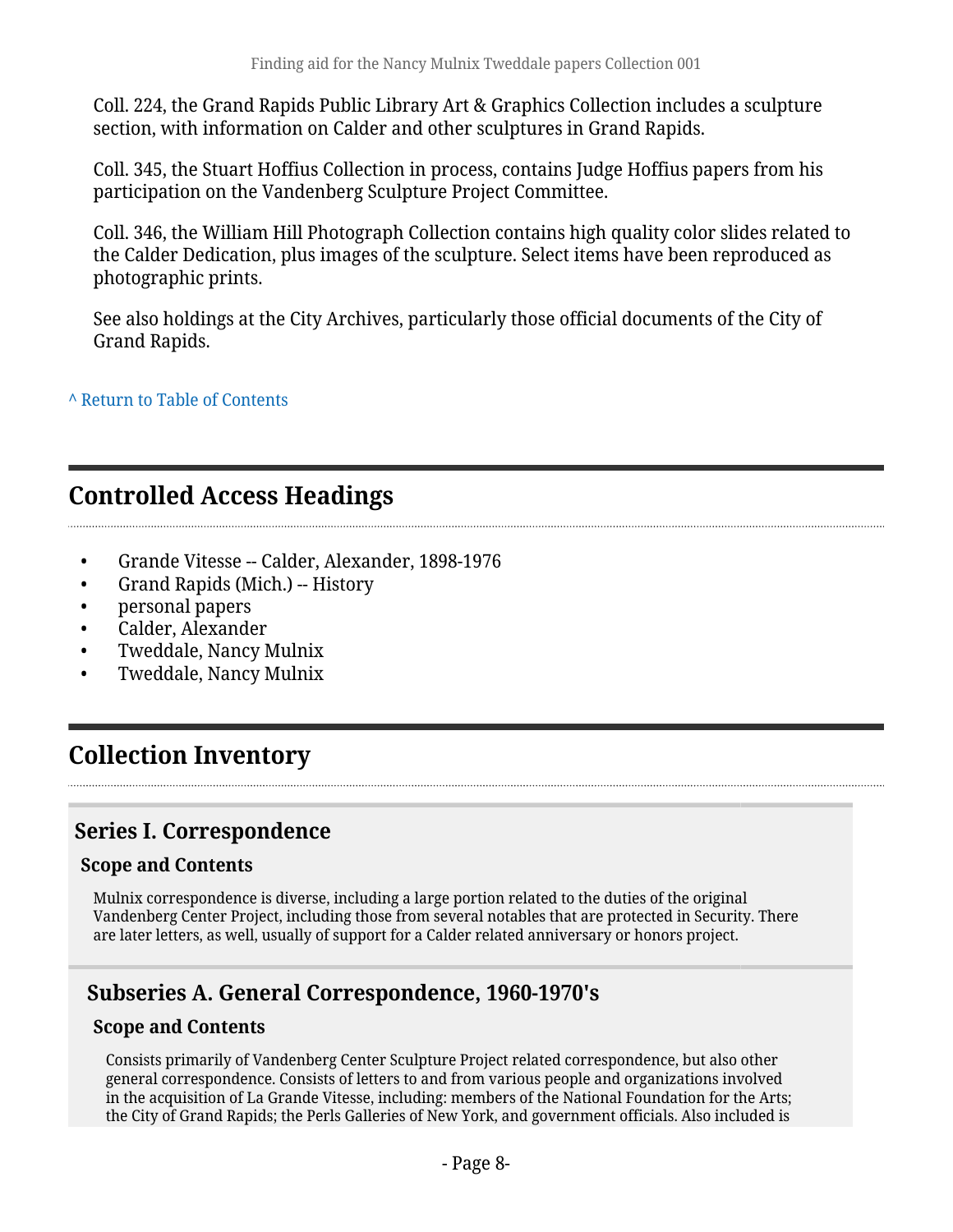correspondence on the dedication of other Calder works such as: "Calder on the Rooftop" and Calder's Bicentennial airplane painting project "Flying Colors."

Correspondence related to specific later projects, such as the 25th Anniversary Celebration, or the Calder Commemorative Stamp Project, as listed in the later series for those projects. Other general correspondence from the time periods of those projects is included in this section.

| <b>Title/Description</b>                                                                              | <b>Instances</b> |          |
|-------------------------------------------------------------------------------------------------------|------------------|----------|
| 1966                                                                                                  | Box 1            | Folder 1 |
| 1967 (including Robert Motherwell, Adolph Gottlieb, Mary<br>Gardner Preminger, originals in security) | Box 1            | Folder 1 |
| 1968 (including Adolph Gottlieb, Roger Stevens, originals<br>in security)                             | Box 1            | Folder 1 |
| 1969, Jan. to June 17th (including Adolph Gottlieb, original<br>in security)                          | Box 1            | Folder 2 |
| 1969, June 18th - Dec.                                                                                | Box 1            | Folder 3 |
| 1970 to 1975                                                                                          | Box 1            | Folder 4 |
| 1976 to 1977 (including Elizabeth Wilson, Ralph Nader,<br>originals in security)                      | Box 1            | Folder 5 |
| <b>Subseries B. Gerald &amp; Betty Ford</b>                                                           | Box 1            | Folder 7 |

### <span id="page-8-0"></span>**Correspondence.**

#### **Scope and Contents**

Includes eighteen letters from Gerald Ford and one from Betty Ford. The letters reveal Ford's role in obtaining funds from the National Endowment for the Arts for a public sculpture in Grand Rapids. A few letters detail Mulnix's efforts to have Calder considered for a Presidential Medal of Freedom, and Ford's support for the Grand Rapids Civic Theater.

Other copies of letters from Ford are included in the 25th Anniversary series.

[Total 14 + 4 2002.027 = 18 1/28/2005]

<span id="page-8-1"></span>

| <b>Title/Description</b>                                                                                    | <b>Instances</b> |            |
|-------------------------------------------------------------------------------------------------------------|------------------|------------|
| 1967 to 1976, 1992 to 1993 (originals in security)                                                          | Box 1            | Folder 7   |
| April 10, 1967 Nancy Mulnix to Honorable Gerald R. Ford<br>(copy, original is in Ford Presidential Library) | Box 1            | Folder 7.5 |
| Subseries C. Calder Correspondence.<br>(originals in security)                                              | Box 1            | Folder 6   |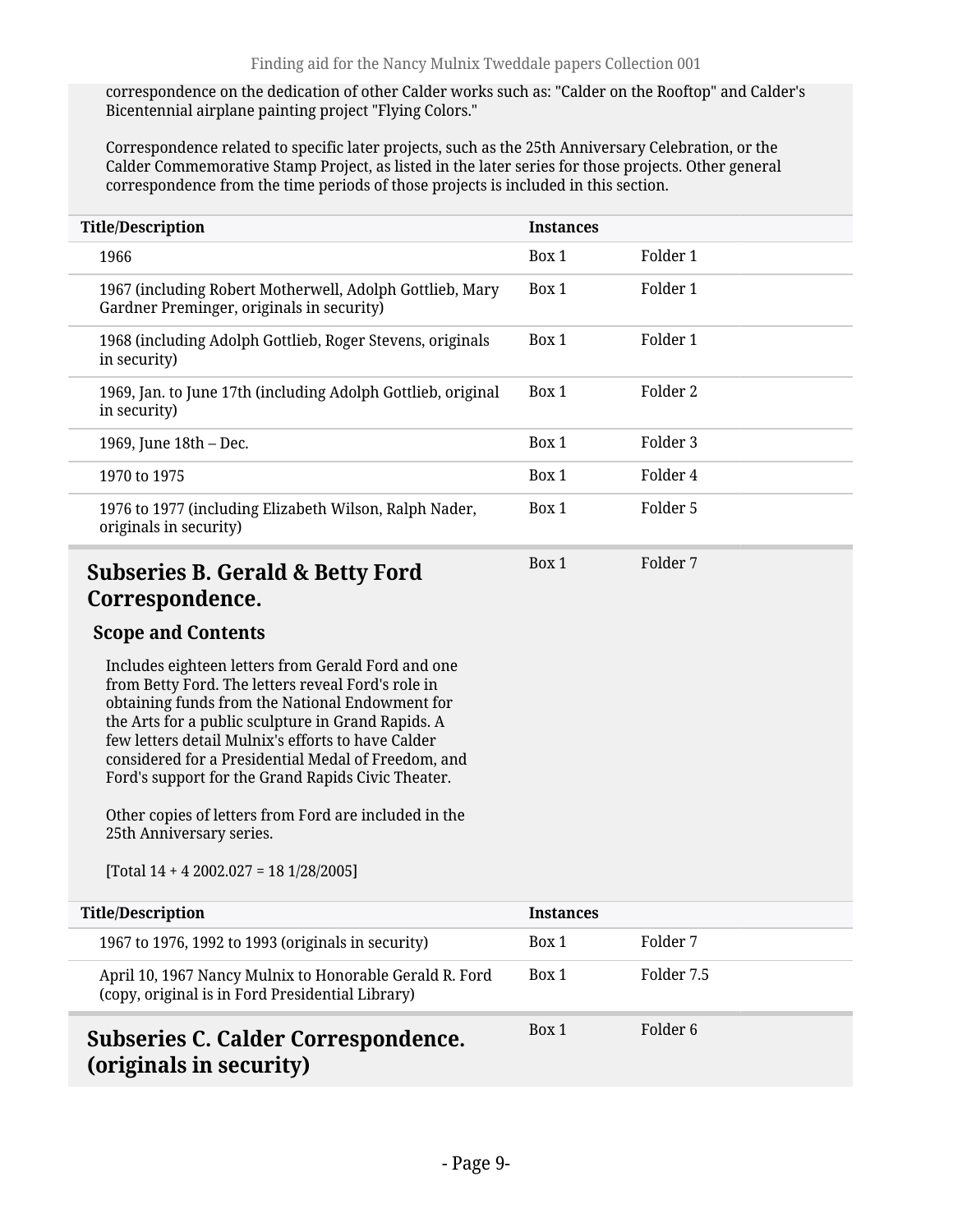#### **Scope and Contents**

Consists of twenty-seven letters and twenty-six postcards from Calder to Mulnix. One letter and one postcard are facsimiles, addressed to Lee Mulnix. The correspondence, mostly written in Sache, France, comments on Calder's progress on "La Grande Vitesse" and other commissions. The stamps were removed from the postcards by the donor, and most were given to a family member. There are some stamps in Security with the letters, but these may not be from the postcards.

<span id="page-9-1"></span><span id="page-9-0"></span>

| <b>Title/Description</b>                                                                                                                                                                                                                                                                                                                                                                                                                                                                                                                                                                                                                                                                                                                        | <b>Instances</b> |                       |
|-------------------------------------------------------------------------------------------------------------------------------------------------------------------------------------------------------------------------------------------------------------------------------------------------------------------------------------------------------------------------------------------------------------------------------------------------------------------------------------------------------------------------------------------------------------------------------------------------------------------------------------------------------------------------------------------------------------------------------------------------|------------------|-----------------------|
| Nancy Mulnix to Alexander Calder and Louisa Calder, and<br>to Calder's sister Peggy Hayes, 1967-1984. 2005.013c                                                                                                                                                                                                                                                                                                                                                                                                                                                                                                                                                                                                                                 | Box 1            | Folder <sub>6.5</sub> |
| <b>Scope and Contents</b>                                                                                                                                                                                                                                                                                                                                                                                                                                                                                                                                                                                                                                                                                                                       |                  |                       |
| This subseries consists of photocopies of 10 letters<br>(9 letters, 1 postcard) written by Nancy Mulnix over<br>the years to Alexander Calder or to his sister Peggy<br>Calder Hayes. Mrs. Hayes is identified primarily in<br>this collection as Margaret Calder Hayes, though she<br>was called Peggy by her family, and by Mulnix. These<br>copies were obtained by Mulnix from the Calder<br>Foundation in September 2005. The transmittal letter<br>is dated Sept. 7, 2005. Some are annotated by her<br>as to date. It is likely that other letters were written<br>by Mulnix to Calder, given the number of responses<br>which she saved from him. The location of Mulnix's<br>other letters to Calder, if they still exist, is unknown. |                  |                       |
| <b>Subseries D. Aaron Copland</b><br>correspondence (originals in security),<br>1969-1976                                                                                                                                                                                                                                                                                                                                                                                                                                                                                                                                                                                                                                                       | Box 1            | Folder <sub>8</sub>   |
| <b>Scope and Contents</b>                                                                                                                                                                                                                                                                                                                                                                                                                                                                                                                                                                                                                                                                                                                       |                  |                       |
| Consists of eight letters from Copland relating to the<br>"Inaugural Fanfare" that Copland composed for the<br>dedication of "La Grande Vitesse". All are originals.                                                                                                                                                                                                                                                                                                                                                                                                                                                                                                                                                                            |                  |                       |
| <b>Subseries E. Eppie Lederer (Ann</b><br>Landers), 1975-1979                                                                                                                                                                                                                                                                                                                                                                                                                                                                                                                                                                                                                                                                                   | <b>Box 1.5</b>   | Folder 9              |
| <b>Scope and Contents</b>                                                                                                                                                                                                                                                                                                                                                                                                                                                                                                                                                                                                                                                                                                                       |                  |                       |
| Includes seventeen letters from Eppie Lederer, one<br>of which is a facsimile. The letters concern Lederer's<br>support for Mulnix's stand on the Michigan Council                                                                                                                                                                                                                                                                                                                                                                                                                                                                                                                                                                              |                  |                       |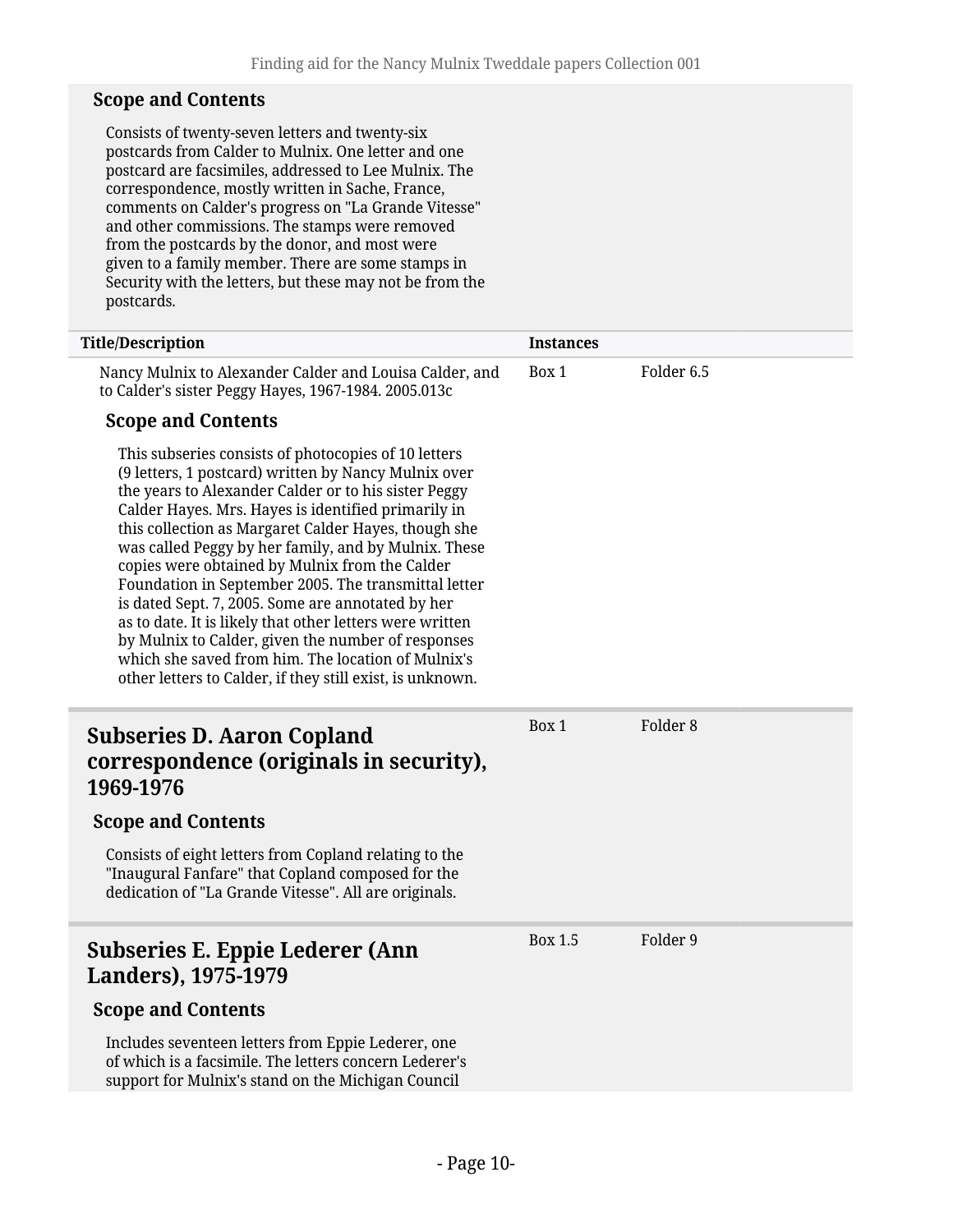for the Arts, and the health of a mutual friend, Wilbur Munnecke.

### <span id="page-10-0"></span>**Subseries F. Michigan Council for the Arts Correspondence**

Box 1.5 Folder 10

**Instances** 

#### **Scope and Contents**

Details Mulnix's controversial tenure on the Council during which she advocated a more equitable distribution of arts funding throughout the entire state of Michigan. The majority on the Council supported a few, well-financed projects rather than many, less financed projects. On May 10, 1974, the Council censored Mulnix for her vocal opposition and as a result Governor William Milliken did not reappoint Mulnix to another term on the Council.

### <span id="page-10-1"></span>**Subseries G. Robert Osborn, and including Arthur Miller**

#### **Scope and Contents**

Robert Osborn, a cartoonist, was a friend of Calder's from Connecticut.

| <b>Title/Description</b> |  |
|--------------------------|--|
|--------------------------|--|

1992-1994 Box 1.5 Folder 11

### <span id="page-10-2"></span>**General Correspondence, 1980-**

| <b>Title/Description</b>                                                                                            | <b>Instances</b> |           |
|---------------------------------------------------------------------------------------------------------------------|------------------|-----------|
| Mar. 28, 1991. Gordon Olson.                                                                                        | Box 1.5          | Folder 1  |
| 1992, Tom Rademacher, Alice B. Diamond                                                                              | Box 1.5          | Folder 2  |
| 1993, L. William Seidman, Sandy L. Wright                                                                           | Box 1.5          | Folder 3  |
| 1994, Sandy L. Wright                                                                                               | Box 1.5          | Folder 4  |
| 1995, Arminee Chahbazian                                                                                            | Box 1.5          | Folder 5  |
| 1997, Ken H. Childs                                                                                                 | Box 1.5          | Folder 6  |
| 1997, Pedro E. Guerrero                                                                                             | Box 1.5          | Folder 6  |
| 1998, Arend D. Lubbers, Susan Lacy                                                                                  | Box 1.5          | Folder 8  |
| 2009, Nancy Mulnix Tweddale to Rebecca Mayne, includes<br>list of donors to the Vandenburg Center Sculpture Project | Box 1.5          | Folder 15 |

#### **^** [Return to Table of Contents](#page-1-0)

### <span id="page-10-3"></span>**Series II. Vandenberg Center Sculpture Committee**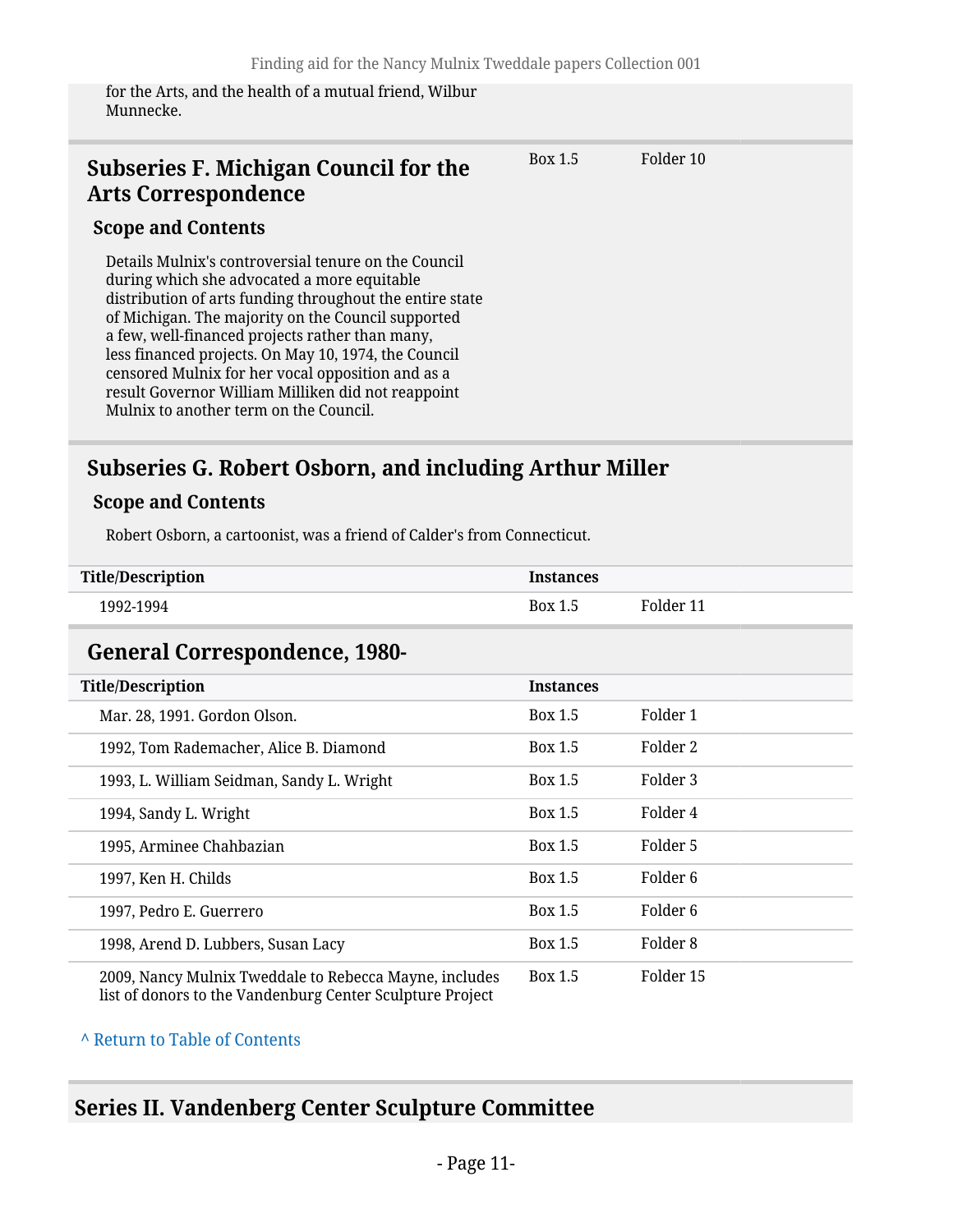| <b>Title/Description</b>                                                                                                                                                                                                                                                                                                                                                           | <b>Instances</b> |           |
|------------------------------------------------------------------------------------------------------------------------------------------------------------------------------------------------------------------------------------------------------------------------------------------------------------------------------------------------------------------------------------|------------------|-----------|
| Subseries A: General Records.                                                                                                                                                                                                                                                                                                                                                      | Box 1            | Folder 9  |
| <b>Scope and Contents</b>                                                                                                                                                                                                                                                                                                                                                          |                  |           |
| Includes resolutions of the City Commission, a copy<br>of the grant application submitted to the National<br>Endowment for the Arts, a copy of the letter which<br>announces the \$45,000 grant, a copy of the contract<br>between Calder and the City of Grand Rapids,<br>committee meeting minutes, news releases, dedication<br>information and the final financial accounting. |                  |           |
| Subseries B: Financial Contributors                                                                                                                                                                                                                                                                                                                                                | Box 1            | Folder 10 |
| <b>Scope and Contents</b>                                                                                                                                                                                                                                                                                                                                                          |                  |           |
| List of people who donated, and the amounts they<br>donated for the sculpture.                                                                                                                                                                                                                                                                                                     |                  |           |
| Subseries C: Guest List                                                                                                                                                                                                                                                                                                                                                            | Box 1            | Folder 11 |
| <b>Scope and Contents</b>                                                                                                                                                                                                                                                                                                                                                          |                  |           |
| Names and addresses of those invited to the dedication<br>of "La Grande Vitesse."                                                                                                                                                                                                                                                                                                  |                  |           |

# **^** [Return to Table of Contents](#page-1-0)

### <span id="page-11-0"></span>**Series III. Speeches**

#### **Scope and Contents**

The Speeches series includes notes and texts of speeches on the topic of Calder's sculpture and the role of art in society delivered by Mulnix herself or others. Of note are statements by Mulnix and Gerald Ford during the dedication of "La Grand Vitesse, Jack Fortner comments on "A Festive Piece for Alexander Calder" written for the dedication, and the text of Mulnix's presentation before the Michigan House Subcommittee on Appropriations.

| <b>Title/Description</b> | <b>Instances</b> |          |
|--------------------------|------------------|----------|
| Speeches, no date        | Box 2            | Folder 1 |

#### **^** [Return to Table of Contents](#page-1-0)

### <span id="page-11-1"></span>**Series IV. Graphics**

### <span id="page-11-2"></span>**Subseries A. Calder Sketches [Originals in Security]**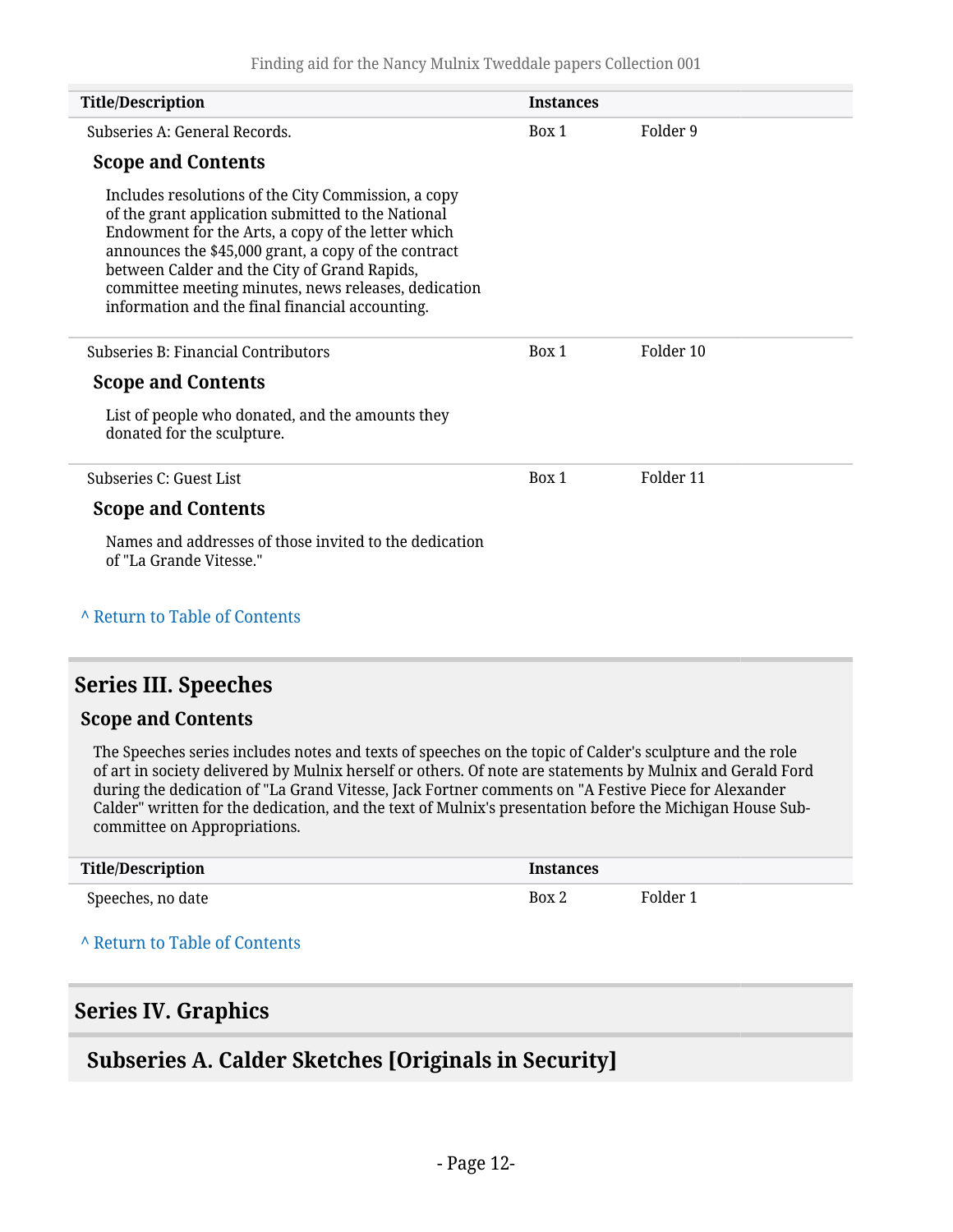#### **Scope and Contents**

Included here are three original graphic items created by Alexander Calder, all housed in Security. All are drawn on reused paper, taken from a printed source. Foremost is the sketch of Nancy Mulnix signed "Calder;" Calder drew this on what appears to be part of a Perls Gallery catalog. A line profile of Nancy Mulnix is drawn over the written text of a tear sheet from an unidentified source. The final unique sketch is Calder writing "Hello GR Rapids," as if he was speaking this from his mouth, on his own image taken, apparently, from a Perls Gallery catalog.

| <b>Title/Description</b>                                                                                                                             | <b>Instances</b> |          |
|------------------------------------------------------------------------------------------------------------------------------------------------------|------------------|----------|
| Nancy Mulnix / Calder                                                                                                                                | Box 2            | Folder 2 |
| [Nancy in profile] / Calder. Drawn on a page from an<br>unidentified publication.                                                                    | Box 2            | Folder 2 |
| Alexander Calder. Graphic Clipping from an unidentified<br>Perls? Catalog, similar to the one used by Calder for the<br>"Hello, Grand Rapids" image. | Box 6.5          | Folder x |

## <span id="page-12-0"></span>**Subseries B. Original Calder Graphics**

| <b>Title/Description</b>                                                | <b>Instances</b>                   |
|-------------------------------------------------------------------------|------------------------------------|
| Original Calder Lithography of "La Grande Vitesse"<br>VanderVeen Center | Object<br>Framed<br>(hanging)      |
| Five Original Prints (posters; lithographs) by Alexander<br>Calder      | Drawer<br>FF.VIII.B                |
| Autographed print of Joe Kinnebrew's fish ladder                        | Drawer<br>FF.VIII.B                |
| Autographed print of Nancy Clause's "City Vision."                      | Collection<br><b>Box 33</b><br>224 |

### <span id="page-12-1"></span>**Subseries C. Advertising Posters**

| <b>Title/Description</b>                                                                                                                  | <b>Instances</b>  |               |
|-------------------------------------------------------------------------------------------------------------------------------------------|-------------------|---------------|
| Calder: the Grand Rapids Art Museum presents an<br>exhibition of Calder Mobiles, stabiles, gouaches, and<br>drawings, May 18 to August 25 | Collection<br>224 | <b>Box 20</b> |
| Cityworks Workshop, Cityworks Workshop, Grand Rapids<br>Art Museum.                                                                       | Collection<br>224 | <b>Box 20</b> |
| Perls Galleries, 1016 Madison, Feb. 6-Mar.10. Calder.<br>Poster.                                                                          | Collection<br>224 | <b>Box 20</b> |

## <span id="page-12-2"></span>**Subseries D. Calder Drawings for La Grande Vitesse**

| <b>Title/Description</b> | <b>Instances</b> |  |
|--------------------------|------------------|--|
|                          |                  |  |

Engineering Drawings for La Grande Vitesse (8)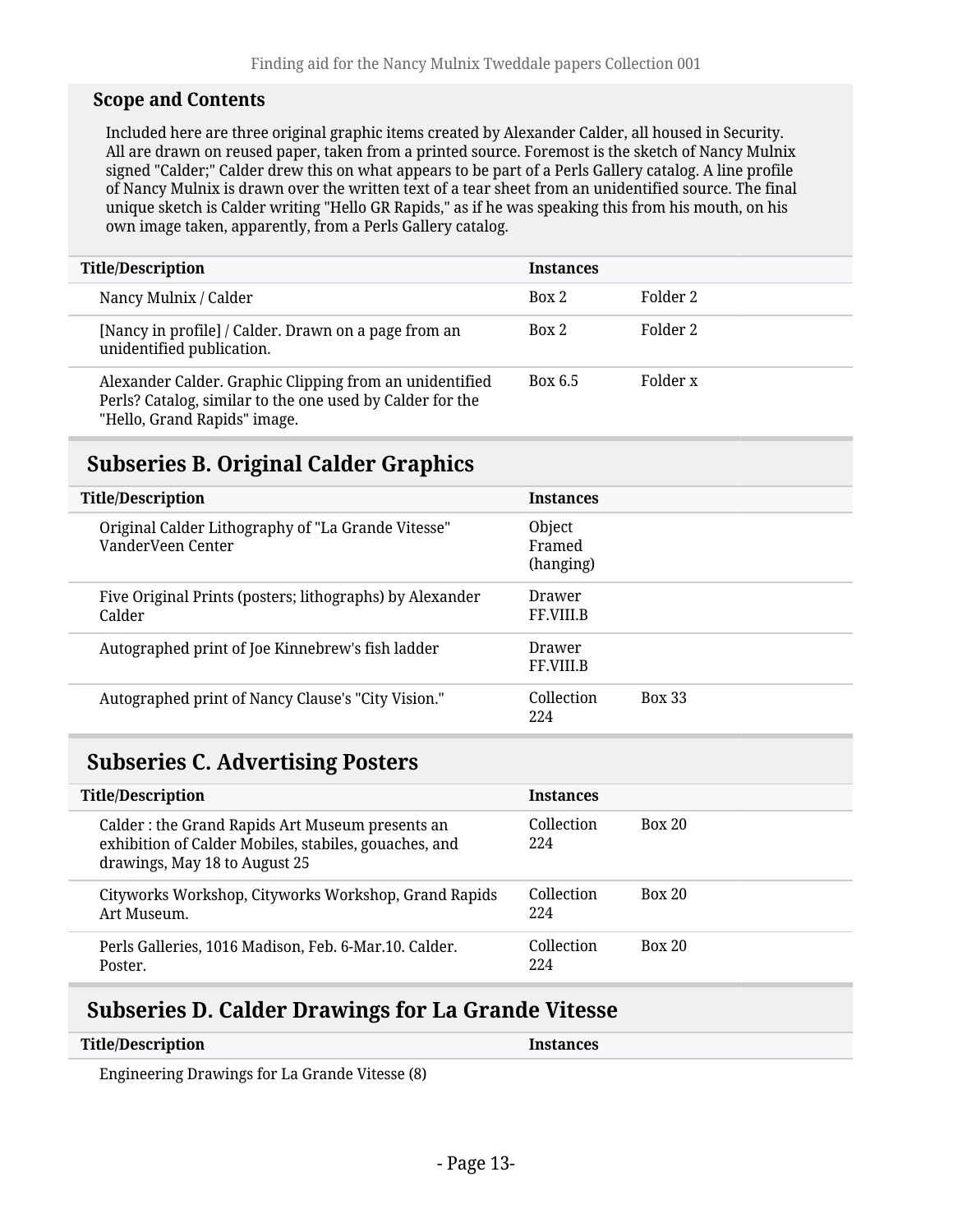Drawer FF.VIII.B

### <span id="page-13-0"></span>**Subseries E. La Grande Vitesse related graphics**

| Title/Description                                               | <b>Instances</b> |          |
|-----------------------------------------------------------------|------------------|----------|
| Grand Rapids Public School. Children's Portfolio, June<br>1969. | <b>Box 15</b>    | Folder x |

### <span id="page-13-1"></span>**Subseries F. Festival Graphics**

| Title/Description                                                                                                     | <b>Instances</b> |          |
|-----------------------------------------------------------------------------------------------------------------------|------------------|----------|
| Manipulated photographic image of a rock band<br>performing in front of Calder's La Grand Vitesse J Festival<br>1976. | <b>Box 20</b>    | Folder x |

#### **^** [Return to Table of Contents](#page-1-0)

### <span id="page-13-2"></span>**Series V. Clippings**

#### **Scope and Contents**

The clippings series is primarily newspaper articles. A few magazine tear sheets are included. However, additional articles from periodicals can be found listed in the expanded publications series. The clippings related to events surrounding the acquisition and dedication of "La Grande Vitesse", but also include many aspects of public art and freedom of speech, use of the Calder in later years both graphically in publications and as a meeting place, and information on Alexander Calder, Nancy Mulnix or others connected with the sculpture and it's celebrations.

Most of the clippings are from The Grand Rapids Press, but also contains clippings from: The Detroit Free Press, The New York Times, and the Chicago Sun Times. Time, Newsweek, The Grand Rapids Interpreter, The Chicago Tribune, The Saturday Review, Art in America and the Smithsonian clippings, along with others of this ilk, are now found in the Publications Series.

| <b>Title/Description</b>                                               | <b>Instances</b> |           |
|------------------------------------------------------------------------|------------------|-----------|
| Dec. 1963, and 1967-1968?                                              | Box 2            | Folder 3  |
| Mar. 5-June 14, 1969                                                   | Box 2            | Folder 4  |
| June 15-Dec. 1969                                                      | Box 2            | Folder 5  |
| 1970-1973                                                              | Box 2            | Folder 6  |
| 1974                                                                   | Box 2            | Folder 7  |
| 1975-Aug. 1976                                                         | Box 2            | Folder 8  |
| 1975, Apr. 25. Detroit Free press. "Arts Council Misses<br>Potential". | Box x            | Folder x  |
| Sept. 1976 – Aug. 1978                                                 | Box 2            | Folder 9  |
| March 1979-March 1982                                                  | Box 2            | Folder 10 |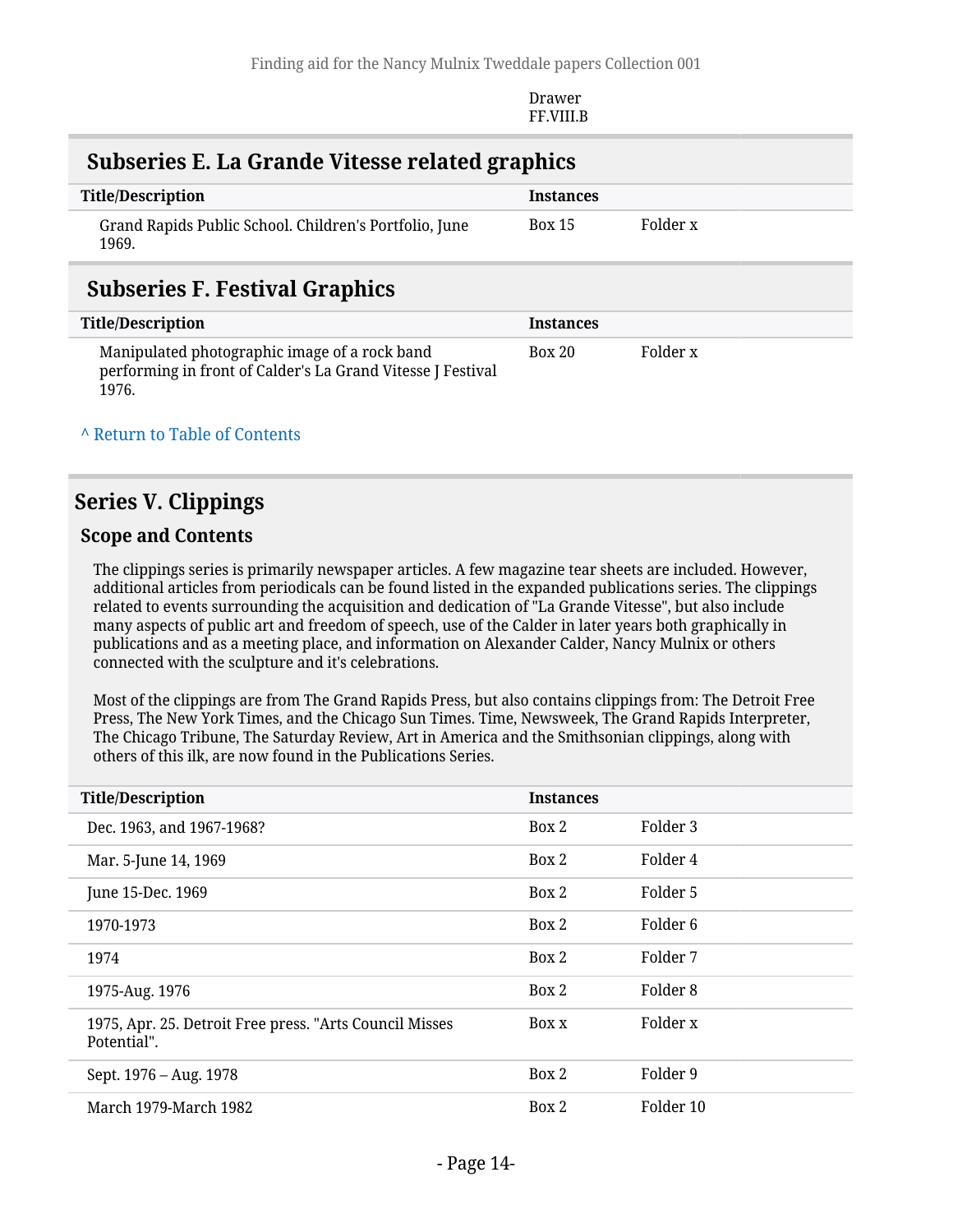## <span id="page-14-0"></span>**Oversized Clippings**

| <b>Title/Description</b>                                         | <b>Instances</b> |          |
|------------------------------------------------------------------|------------------|----------|
| "In Calder's Kitchen" Look Magazine. Jan. 9, 1969, pg.<br>61-63. | Box 6.5          | Folder x |

### <span id="page-14-1"></span>**Clippings 2002.027, or GRHSC additions**

| <b>Title/Description</b>                                                                                                   | <b>Instances</b>    |                     |
|----------------------------------------------------------------------------------------------------------------------------|---------------------|---------------------|
| General Advertising Northwest Airlines. Your Connection<br>to the World. 2000 era newspaper ad, using La Grande<br>Vitesse | <b>Box 14</b>       | Folder 1            |
| Miscellaneous small color GR Press graphics, ca. 1992                                                                      | <b>Box 14</b>       | Folder 2            |
| NEA and Art Censorship articles; first amendment rights;<br>NEA funding, 1992.                                             | <b>Box 14</b>       | Folder 3            |
| NEA and Art Censorship articles; first amendment rights;<br>NEA funding, 1993-1994                                         | <b>Box 14</b>       | Folder x            |
| 1983                                                                                                                       | <b>Box 14</b>       | Folder 4            |
| 1983                                                                                                                       | <b>Box 14</b>       | Folder 5            |
| 1987                                                                                                                       | <b>Box 14</b>       | Folder <sub>6</sub> |
| 1992                                                                                                                       | <b>Box 14</b>       | Folder 7-10         |
| 1993                                                                                                                       | <b>Box 14</b>       | <b>Folder 11-12</b> |
| 1993, Sept. 12. GR Press. "Up to the Challenge?                                                                            | Drawer<br>FF.VIII.B |                     |
| 1993                                                                                                                       | <b>Box 14</b>       | <b>Folder 13-14</b> |
| 1994                                                                                                                       | <b>Box 14</b>       | Folder 15-19        |
| Mar. 24. 1994. "What's out there?"                                                                                         | Drawer<br>FF.VIII.B |                     |
| 1994                                                                                                                       | <b>Box 14</b>       | Folder 20           |
| 1997                                                                                                                       | <b>Box 14</b>       | Folder 21           |
| 1998                                                                                                                       | <b>Box 14</b>       | Folder 22-27        |
| 2000                                                                                                                       | Box 9               | Folder <sub>x</sub> |
| 2000                                                                                                                       | <b>Box 14</b>       | <b>Folder 28-29</b> |
| 2003                                                                                                                       | <b>Box 14</b>       | Folder 30           |

**^** [Return to Table of Contents](#page-1-0)

## <span id="page-14-2"></span>**Series VI. Miscellaneous Papers.**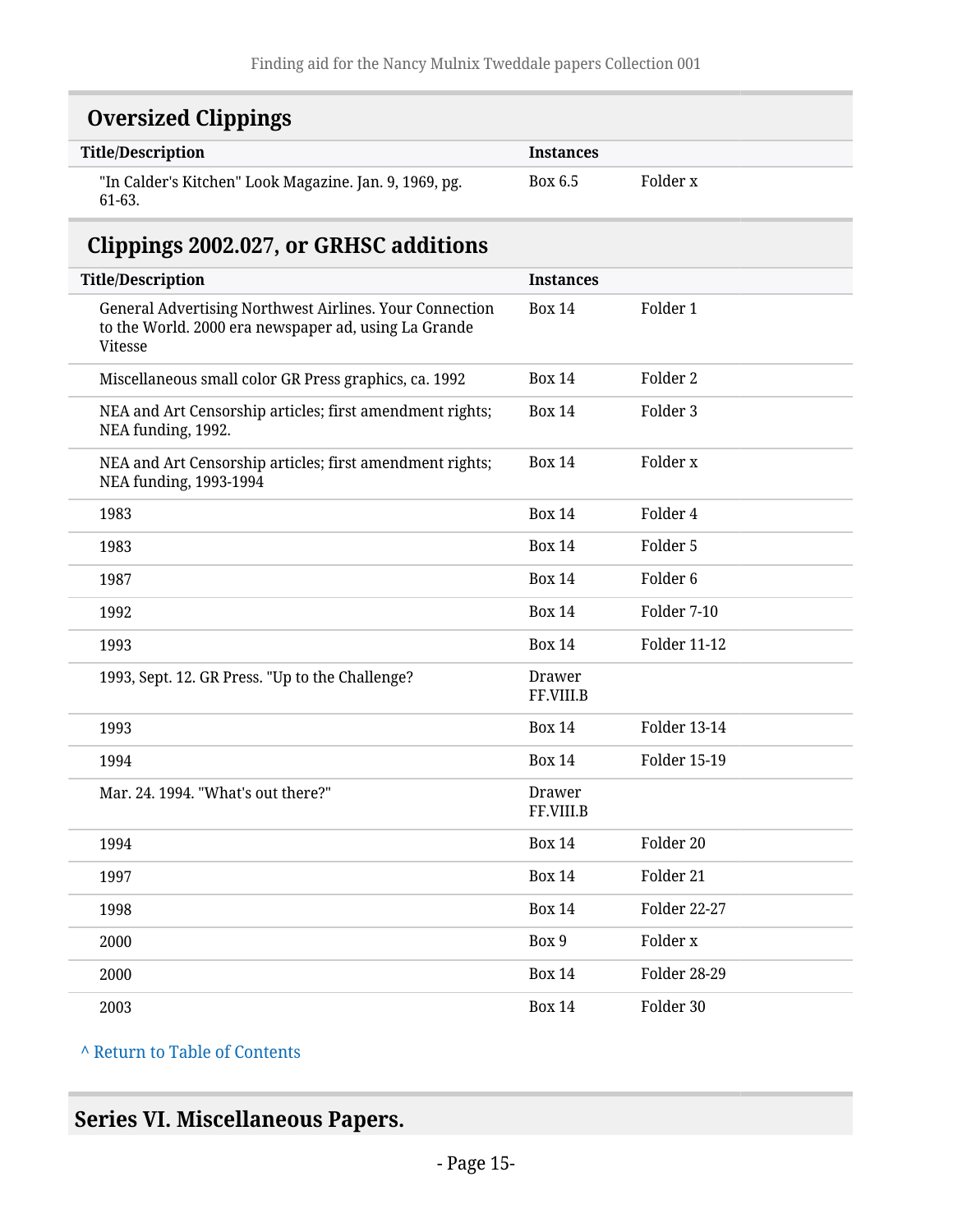### <span id="page-15-0"></span>**Subseries A. Nancy Mulnix Biographical information**

#### **Scope and Contents**

Information about the collection donor and ramrod of the Vandenberg Center Sculpture Project is found throughout this collection. This particular section included articles that focus on biographical information about Ms. Mulnix.

| <b>Title/Description</b>                                                                                        | <b>Instances</b> |          |
|-----------------------------------------------------------------------------------------------------------------|------------------|----------|
| Clippings                                                                                                       |                  |          |
| "Who's Who?" New York Times Magazine. Nov. 24, 1974.                                                            | Box 16           | Folder 1 |
| "Mrs. Mulnix Replaced on Arts Council" GR Press. June 26,<br>1975. (2)                                          | Box 16           | Folder 2 |
| "Otterbacher Fights Arts Council Shuffle / by Mike Lloyd".<br>GR Press. June 27, 1975.                          | Box 16           | Folder 3 |
| "Arts advocate Mulnix to manage GR Ballet" / Dave<br>Nicolette. GR Press, Nov. 22, 1992.                        | Box 16           | Folder 4 |
| "La Grande Vitality : Calder, 1969-1994 / Paula Wilkerson.<br>GR Press. Flair section. May 31, 1994. (3 copies) | Box 16           | Folder 5 |
| R. Bruce Tweddle. [Mulnix second husband] Obituary.<br>May 2006                                                 | Box 16           | Folder 6 |

### <span id="page-15-1"></span>**Subseries B. Miscellaneous**

#### **Scope and Contents**

Includes texts of television editorials, specification for the erection of the stabile, the guest list and schedule for the maiden flight of Calder's "Flying Colors," a fact sheet for the "Calder-on-the-Rooftop" painting, and examples of commercial use of the stabile in advertising and public relations.

| Title/Description                                                                  | <b>Instances</b> |           |
|------------------------------------------------------------------------------------|------------------|-----------|
| 1967-1977                                                                          | Box 2            | Folder 11 |
| Title VI – Visual Artist Rights. Public Law 101 -650, Dec. 1,<br>1980. [photocopy] | Box 2            | Folder x  |

#### **^** [Return to Table of Contents](#page-1-0)

### <span id="page-15-2"></span>**Series VII. Ephemera & Memorabilia**

#### **Scope and Contents**

The Ephemera and Memorabilia section has expanded to two boxes, including invitations, flyers, programs, samples of the Calder's "La Grande Vitesse" image used in advertising, letterhead, and other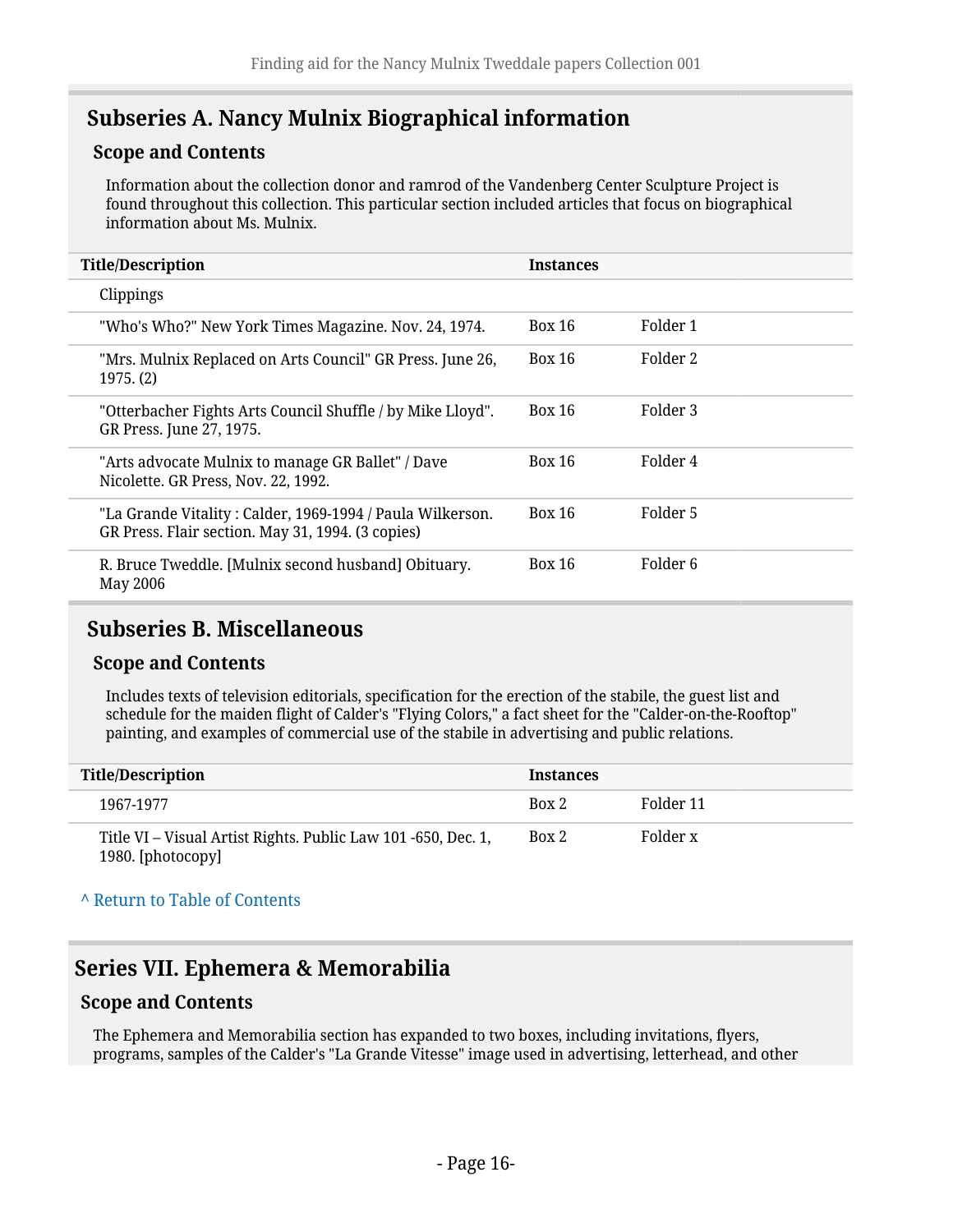miscellany. Included are items such as a program from Calder's Memorial service after his death, to invitations in the shape of the sculpture itself.

| <b>Title/Description</b>                                                                              | <b>Instances</b> |            |
|-------------------------------------------------------------------------------------------------------|------------------|------------|
| Calder at Home / Pedro E. Guerreno. N.Y., N.Y. : Stewart,<br>Tabori & Chang, 1997. [Flyer only]       | Box 6.5          | Folder x   |
| "In Commemoration" Dedication Program. "The Dedication<br>of 'La Grande Vitesse' by Alexander Calder" | Box 3            | Folder 1   |
| In Commemoration" Dedication Program (3 copies + original<br>envelope)                                | $Box\ 3$         | Folder 1.5 |
| "La Grande Vitesse" by Alexander Calder [brief program. 1<br>sheet folded in thirds. B/w] (1)         | Box 3            | Folder 2   |
| La Grande Vitesse Dedication Invitation.                                                              | Box 3            | Folder 3   |
| Dedication Era Invitations. (2)                                                                       | Box 3            | Folder 3   |
| Original project era ephemera                                                                         | $Box\ 3$         | Folder 4   |
| Dedication of McDermott Court, MIT, May 7, 1966. Program.                                             | Box 3            | Folder 5   |
|                                                                                                       |                  |            |

## <span id="page-16-0"></span>**General Memorabilia by date range**

| <b>Title/Description</b>                                                                                                       | <b>Instances</b> |                     |
|--------------------------------------------------------------------------------------------------------------------------------|------------------|---------------------|
| 1969-1978.                                                                                                                     | Box 3            | Folder <sub>6</sub> |
| General Memorabilia, 1967-1973.                                                                                                | Box 3            | Folder 7            |
| General Memorabilia, 1974-1978.                                                                                                | Box 3            | Folder <sub>8</sub> |
| General. Invitations, 1969-1978                                                                                                | Box 3            | Folder 9            |
| Flyer Colors / Braniff Memorabilia                                                                                             | Box 3            | Folder 10           |
| Calder Memorial Service, Dec. 6, 1976                                                                                          | Box 3            | Folder 11           |
| City Memohead (4)                                                                                                              | Box 3            | Folder 12           |
| City letterhead. Torn. Has "Sandra L. Wright, City Clerk" at<br>bottom.                                                        | Box 3            | Folder 13           |
| Science Alive. Letterhead, n.d. Has version of 1982 city<br>logo                                                               | Box 3            | Folder 14           |
| "Hello, GR Rapids" Note card, with Calder image                                                                                | Box 3            | Folder 15           |
| Small gift card(?). La Grande Vitesse                                                                                          | Box 3            | Folder 16           |
| Self-adhesive window decal of La Grande Vitesse (2)                                                                            | Box 3            | Folder 17           |
| Grand Rapids, Michigan "Deluxe View Folder, with Ford<br>Museum on the front and "The Calder" on the back.<br>Penrod/Hiawatha. | Box 3            | Folder 18           |
| The Art in City Hall / The Municipal Art Advisory<br>Commission, The City of Grand Rapids, n.d.                                | Box 3            | Folder 19           |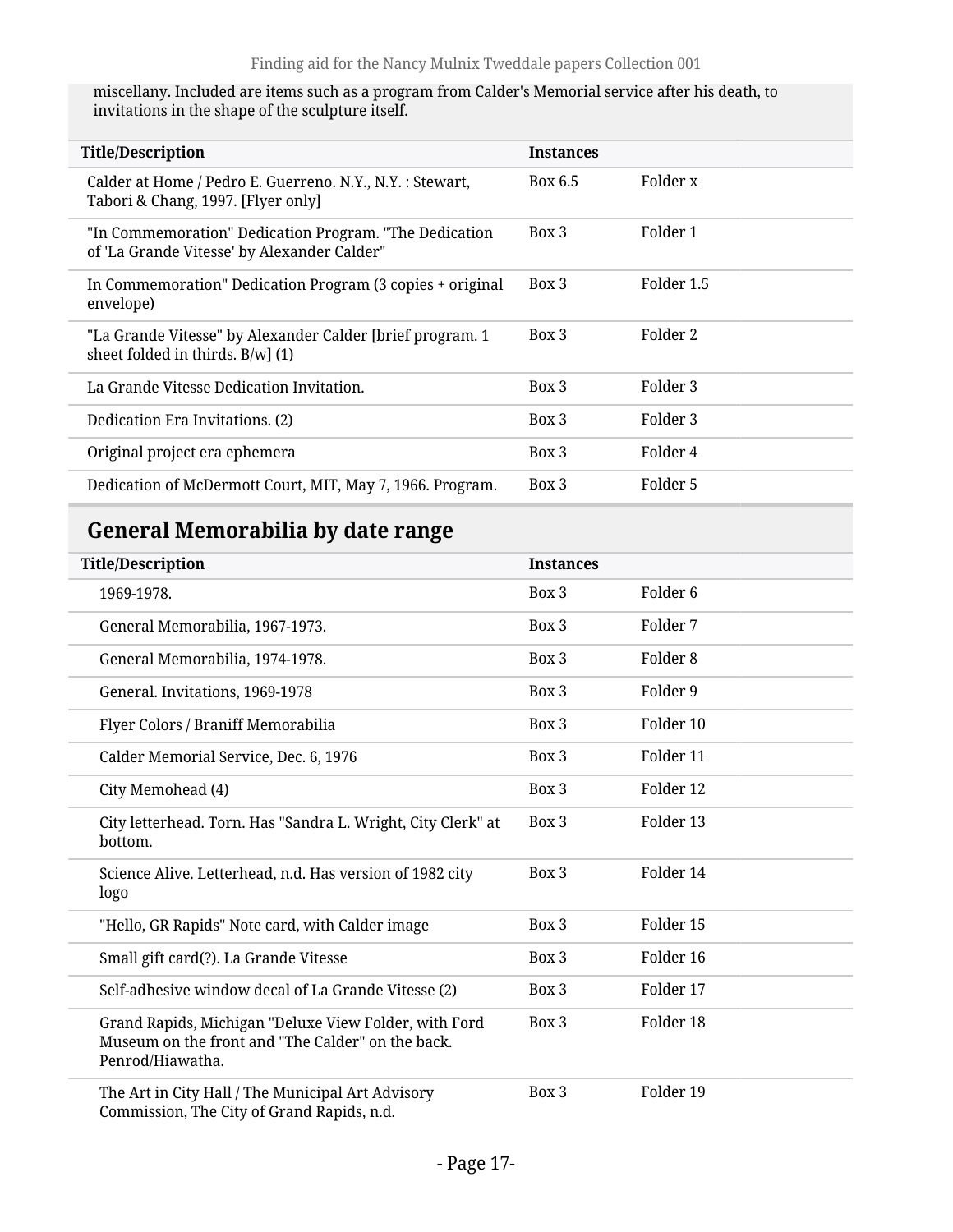| Riverfest 2000, Aug. 25-27.                                                                                                                                     | Box 3         | Folder 20           |
|-----------------------------------------------------------------------------------------------------------------------------------------------------------------|---------------|---------------------|
| La Grande Vitesse Invites You. Premiere Open House,<br>Peninsular Club, Oct. 4, 1969.                                                                           | Box 3         | Folder 21           |
| Cover. Grand Rapids Magazine, Apr. 1975.                                                                                                                        | Box 3         | Folder 22           |
| Guardsman Products, inc.                                                                                                                                        | Box 3         | Folder 23           |
| Calder Lithograph sales flyer                                                                                                                                   | Box 3         | Folder 24           |
| GVSU Memorabilia (4 items)                                                                                                                                      | Box 3         | Folder 25           |
| Tripes. Invitation (2)                                                                                                                                          | Box 3         | Folder 26           |
| Tripes. Classical Casual and Calder, July 21, 1998.<br>Programs. (3)                                                                                            | Box 3         | Folder 27           |
| RE Tripes. Horizon newsletter / Grand Valley University<br>Foundation, 1998                                                                                     | Box 3         | Folder 28           |
| Landmark in Cooperation, Sept. 1969 Booklet (1)                                                                                                                 | <b>Box 10</b> | Folder 1            |
| "Hello GR Rapids" note cards. Used (2)                                                                                                                          | <b>Box 10</b> | Folder 2            |
| "The Arts: Grand Rapids Unexpected Dimension" Packet<br>$(1)$ . [Nov. 1974]                                                                                     | <b>Box 10</b> | Folder 3            |
| "The Arts: Grand Rapids Unexpected Dimension" Packet                                                                                                            | <b>Box 10</b> | Folder 4            |
| La Grande Vitesse information pages. (2 packets of 4<br>sheets, including 3 of the sheets used in the packet above,<br>plus a June 14, 1969 GR Press editorial. | <b>Box 10</b> | Folder 5            |
| City Walk Flyer                                                                                                                                                 | <b>Box 10</b> | Folder <sub>6</sub> |
| On the Site Scene: Greater Grand Rapids, Michigan /<br>Symes, ca. 1972.                                                                                         | <b>Box 10</b> | Folder 7            |
| In Search of Sculpture  Walking Tour, Oct. 1993                                                                                                                 | <b>Box 10</b> | Folder <sub>8</sub> |
| Approved Family Fun Attractions in West Michigan / West<br>Michigan Tourist Association.                                                                        | <b>Box 10</b> | Folder 9            |
| WUOM / WVGR. Program Guide, June-July 1969.                                                                                                                     | <b>Box 10</b> | Folder 10           |
| Intimate World of Alexander Calder / Cooper Hewitt, N.Y.<br>1989/1990                                                                                           | <b>Box 10</b> | Folder 11           |
| Perls Gallery ephemera                                                                                                                                          | <b>Box 10</b> | Folder 12           |
| National Gallery. Calder mobile or stabile postcards (2<br>different cards).                                                                                    | <b>Box 10</b> | Folder 13           |
| San Francisco Museum of Art Exhibit Invitation, 1998 +<br>envelope                                                                                              | <b>Box 10</b> | Folder 14           |
| Inge Morath photo postcard of Alexander Calder.                                                                                                                 | <b>Box 10</b> | Folder 15           |
| Invitation. National Medal of Arts and the National<br>Humanities Medal. Dec. 20, 2000. President & Mrs. Clinton.                                               | <b>Box 10</b> | Folder 16           |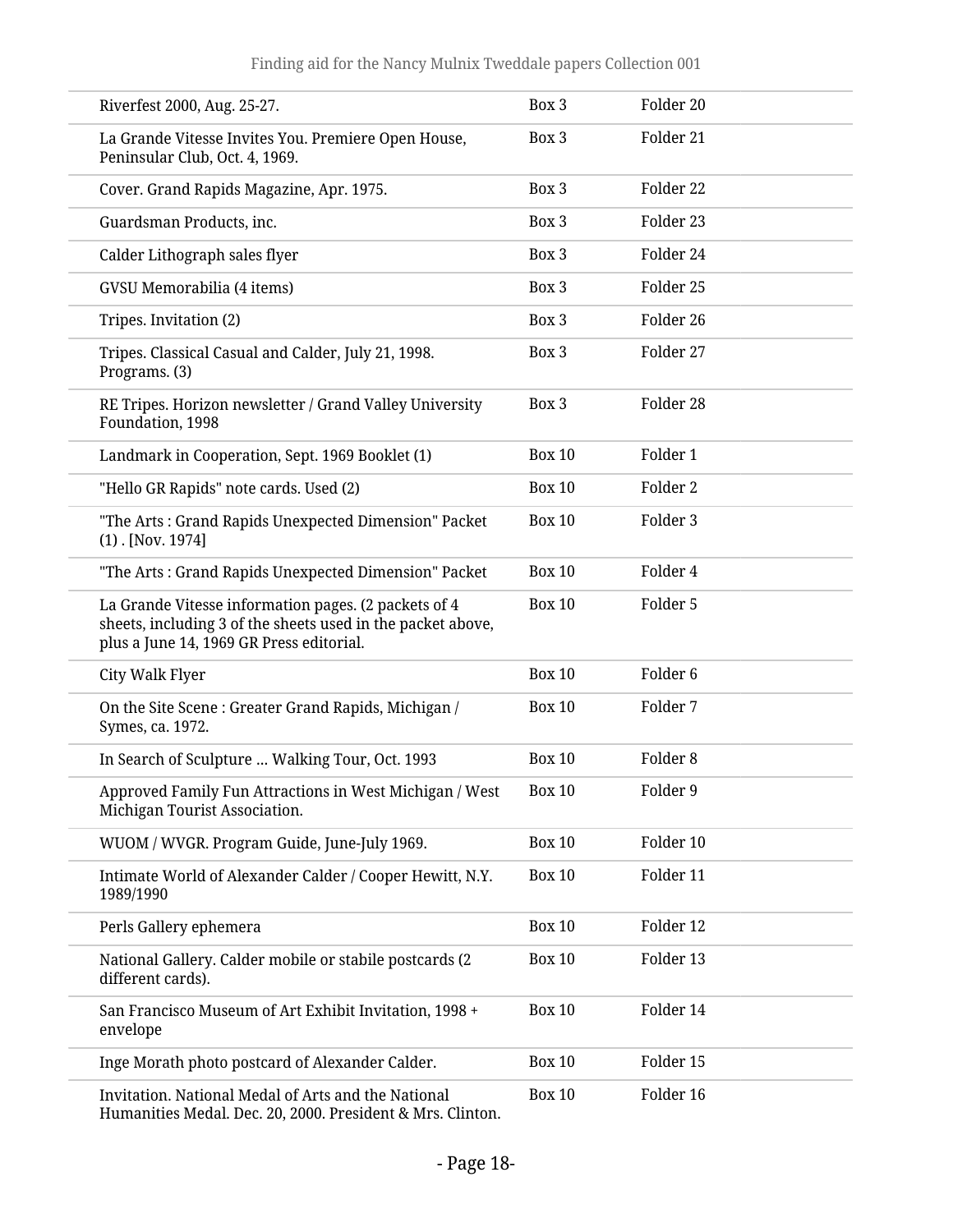<span id="page-18-1"></span><span id="page-18-0"></span>

| [flyer] Women Who Shape Grand Rapids Government :<br>Yesterday, Today & Tomorrow / City of Grand Rapids. Mar.<br>2, 1994.                     | <b>Box 10</b>    | Folder 17 |
|-----------------------------------------------------------------------------------------------------------------------------------------------|------------------|-----------|
| Greater Grand Rapids : more for you  for a day or a<br>lifetime. [n.d., 1970's or later]                                                      | <b>Box 10</b>    | Folder 18 |
| "A Perfect Balance" The Theater at Washington, Virginia".<br>[Flyer] June 18, 1983.                                                           | Box 10           | Folder 19 |
| [Graphic clipping] Iguana 1968 (niet ie de tentoonstelling)                                                                                   | <b>Box 10</b>    | Folder 20 |
| <b>Festival Programs</b>                                                                                                                      |                  |           |
| <b>Title/Description</b>                                                                                                                      | <b>Instances</b> |           |
| 1984. A Taste of the Arts.                                                                                                                    | <b>Box 10</b>    | Folder 21 |
| 1992. With Jim Starkey poster on the cover.                                                                                                   | <b>Box 10</b>    | Folder 22 |
| 1994. Celebrating 25 Years. Kevin O'Rourke poster on<br>cover.                                                                                | <b>Box 10</b>    | Folder 23 |
| <b>Grand Rapids Ballet</b>                                                                                                                    |                  |           |
| <b>Title/Description</b>                                                                                                                      | <b>Instances</b> |           |
| Poster 1993/1994. Folding mailer.                                                                                                             | Box 10           | Folder 24 |
| <b>Grand Rapids Summerfest.</b>                                                                                                               |                  |           |
| <b>Title/Description</b>                                                                                                                      | <b>Instances</b> |           |
| July 7-Aug 29, 1981. [program]                                                                                                                | <b>Box 10</b>    | Folder 25 |
| Civic Theatre ephemera                                                                                                                        |                  |           |
| <b>Title/Description</b>                                                                                                                      | <b>Instances</b> |           |
| Death of a Salesman / by Arthur Miller. Nov. 13-29th.<br>Grand Rapids Civil Theatre Presents  Program,<br>autographed by Arthur Miller pg. 13 | <b>Box S10</b>   | Folder x  |
| Inspecting Carol / Civic Theatre.                                                                                                             | <b>Box 10</b>    | Folder 26 |
| Midsummer Night's Dream / William Shakespeare. [Dec<br>1975]                                                                                  | <b>Box 10</b>    | Folder 27 |
| Mailing label from play write A. Miller, Rosbury, Conn.                                                                                       | <b>Box 10</b>    | Folder 28 |
| Martin Niemoeller quote. Source unknown. RE not<br>speaking up.                                                                               | <b>Box 10</b>    | Folder 29 |

<span id="page-18-3"></span><span id="page-18-2"></span>**^** [Return to Table of Contents](#page-1-0)

## <span id="page-18-4"></span>**Series VIII. Publications**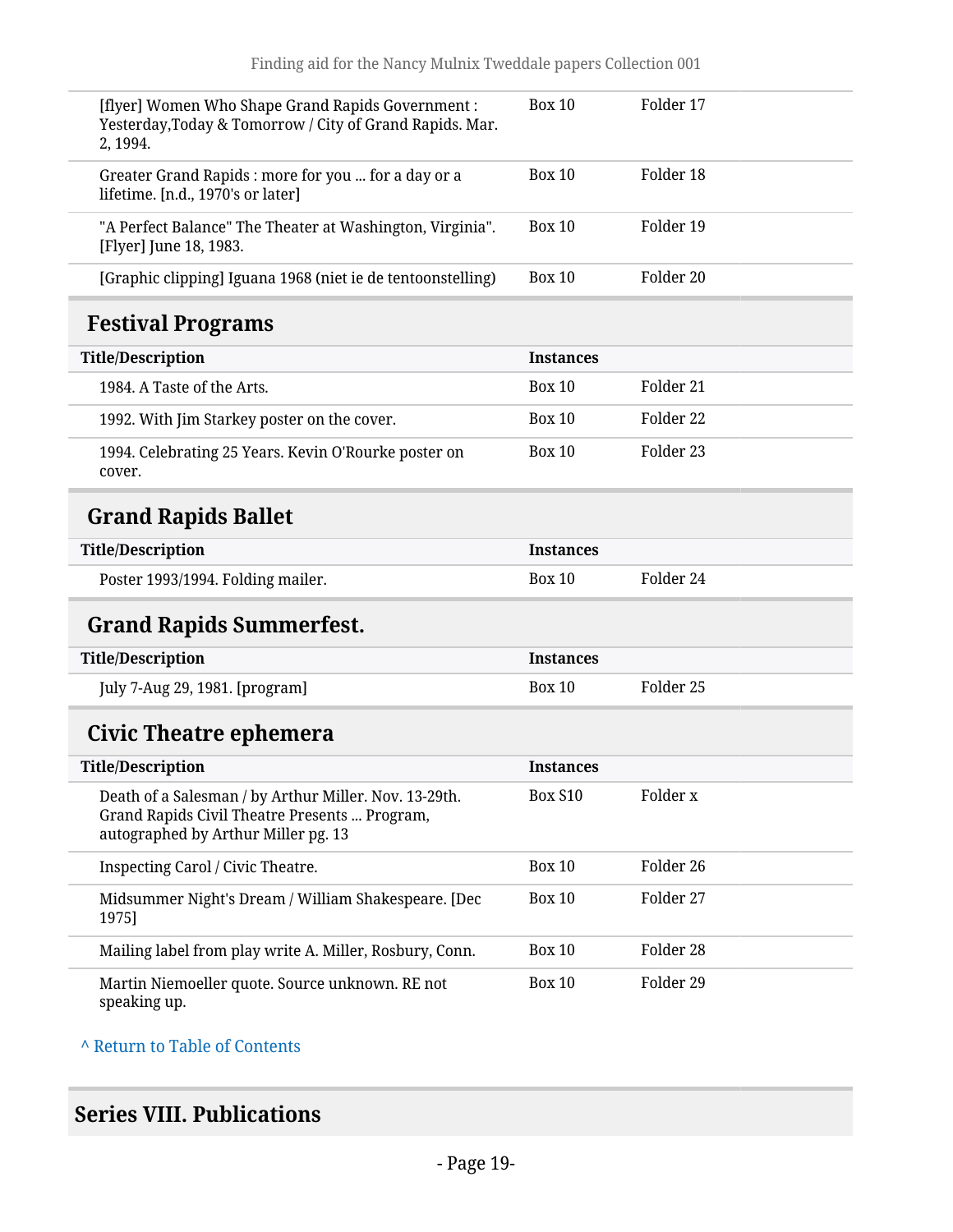#### **Scope and Contents**

Thanks to the variety of reference materials given by Nancy Mulnix, particularly as part of her 2002 gift, the Publications Series and the Clippings Series have both been expanded and redefined.

Publications include first books about Alexander Calder and his work. Following this are books about sculpture in general or other sculptors, art funding, and theater.

Next is a section for Exhibit Catalogs, most of which contain Calder's work, but not exclusively.

The bulk of the publications are periodicals and periodical articles, which are arranged alphabetically by the name of the periodical. A few periodical clippings, mostly of one page, are found within the Clipping Series.

The publications are housed in several boxes throughout the collection. Those inscribed by Alexander Calder are housed in Security, available for use with the permission of the Archivist or Department Head.

### <span id="page-19-0"></span>**Books on Calder or with prominent "La Grande Vitesse" image, with a few miscellaneous additional titles.**

| <b>Title/Description</b>                                                                                                                                                                         | <b>Instances</b> |                     |
|--------------------------------------------------------------------------------------------------------------------------------------------------------------------------------------------------|------------------|---------------------|
| Alexander Calder: A Pictorial Essay, Bernice Mancewicz.<br>G.R.: Eerdmans, 1969. Autographed by author & Sandy<br>Calder.                                                                        | Box S9           | Folder x            |
| Alexander Calder and His Magical Mobiles, Jean Lipman<br>with Margaret Aspin Wall, 1981.                                                                                                         | <b>Box 17</b>    | Folder x            |
| Calder, Text by H.H. Arnason; Photographs by Pedro<br>E. Guerrero. N.J.: Van Nostrand, 1966. Has "Nancy M.<br>Mulnix, November 26, 1968" on front flyleaf.                                       | <b>Box 17</b>    | Folder x            |
| Calder, photographs by Ugo Mulas, introduction by H.<br>Harvey Arnason. N.Y.: Viking, 1971. Autographed by<br>Calder. [Security] Inscribed by Sandy Calder to Nancy<br><b>Mulnix 5 Oct. 1971</b> | Box S9           | Folder <sub>x</sub> |
| Calder: An Autobiography With Pictures. N.Y. : Pantheon,<br>1966. Autographed by Calder. [Security] Inscribed by<br>Sandy Calder to Nancy Mulnix                                                 | Box S9           | Folder <sub>x</sub> |
| Calder's Circus, edited by Jean Lipman with Nancy Foote.<br>N.Y.: Dutton; Whitney, 1972                                                                                                          | <b>Box 17</b>    | Folder x            |
| Enjoying Grand Rapids and Surrounding Environs,<br>Candace Hinshaw and Jane Anderson. G.R. : Etheridge,<br>1981.                                                                                 | <b>Box 17</b>    | Folder x            |
| Fables of Aesop, according to Roger L'Estrange. With fifty<br>drawings by Alexander Calder. N.Y.: Dover, 1967. Paris:<br>Harrison, 1931.                                                         | <b>Box 17</b>    | Folder <sub>x</sub> |
| Three Alexander Calders: A Family Memoir, Margaret<br>Calder Hayes, 1977.                                                                                                                        | <b>Box 17</b>    | Folder <sub>x</sub> |

### <span id="page-19-1"></span>**Books on Art or with a Mulnix association.**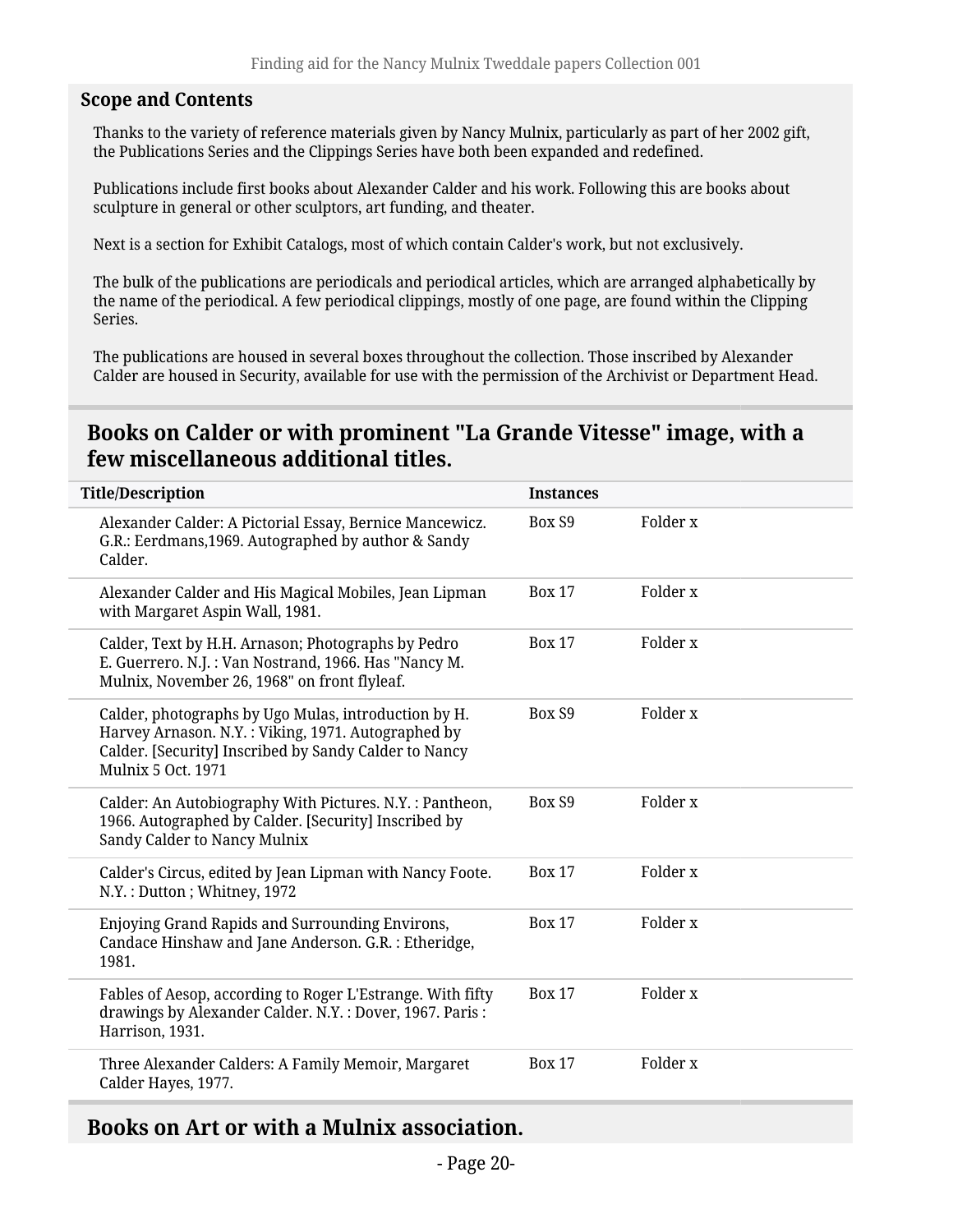| <b>Title/Description</b>                                                                                                             | <b>Instances</b> |          |
|--------------------------------------------------------------------------------------------------------------------------------------|------------------|----------|
| Grand Rapids, Michigan: Then and Now: coloring &<br>Activity Book / City of Grand Rapids. Sequicentennial<br>Celebration, 1850-2000. | <b>Box 17</b>    | Folder x |
| The Art in City Hall / The Municipal Art Advisory<br>Commission, The City of Grand Rapids, n.d.                                      | <b>Box 17</b>    | Folder x |

## <span id="page-20-0"></span>**Books on Calder or with prominent "La Grande Vitesse" image.**

| <b>Title/Description</b>                                                                                                                                | <b>Instances</b>          |
|---------------------------------------------------------------------------------------------------------------------------------------------------------|---------------------------|
| Death of a Salesman / by Arthur Miller. Authorized Acting<br>Edition. N.Y.: Dramatists Play Service, Inc., 1948, 1952.                                  | Folder x<br><b>Box 17</b> |
| Grand River Sculpture / Joseph E. Kinnebrew, IV. [1975]                                                                                                 | Folder x<br><b>Box 17</b> |
| Greater Grand Rapids, Michigan. "A Good Place to Live" /<br>Grand Rapids Area Chamber of Commerce; Grand Rapid<br>Real Estate Board.                    | Folder x<br><b>Box 17</b> |
| A Legacy of leadership: investing in America's living<br>Cultural Heritage since 1965 / National Endowment for the<br>Arts. Sept. 2000.                 | Folder x<br><b>Box 17</b> |
| Outdoor sculpture in Grand Rapids / Fay L. Hendry.<br>Okemos, Mi.: Rota Press, 1980. Photography by Balthazar<br>Korab.                                 | Folder x<br><b>Box 17</b> |
| Special Report : Your role as banker to the Arts A joint<br>effort of the Foundation for Full Service Banks and the<br>American Bankers Assoc. c. 1971. | Folder x<br><b>Box 17</b> |
| The Status of the Arts in Michigan : report / of the Joint<br>Legislative Committee on the Arts, Senator Jack Faxon,<br>Chairman. Ca. 1973.             | Folder x<br><b>Box 17</b> |

# <span id="page-20-1"></span>**Exhibition Catalogs**

| <b>Title/Description</b>                                                                                                                                                        | <b>Instances</b> |          |
|---------------------------------------------------------------------------------------------------------------------------------------------------------------------------------|------------------|----------|
| Calder. Saint-Paul: Foundation Maeght, 1969.                                                                                                                                    | Box 4            | Folder 1 |
| Alexander Calder: the Collection of Mr. & Mrs. Klaus<br>G. Perls. / Marla Prather. Catalog of an exhibition at the<br>National Gallery of Art, Washington, Mar. 9-May 26, 1997. | Box 4            | Folder 2 |
| Perls Galleries, New York, 1960-1975.                                                                                                                                           | Box 4            | Folder 3 |
| 20th Century American Painting. Grand Rapids Art<br>Museum, April 1-30, 1967.                                                                                                   | Box 4            | Folder 4 |
| Alexander Calder. Tapestries. Oct-Nov. 1971. John I.H.<br>Baur.                                                                                                                 | Box 4            | Folder 5 |
| A Salute to Alexander Calder. Museum of Modern Art, N.Y.<br>c. 1969, 1970. Introductory Essay by Bernice Rose.                                                                  | Box 4            | Folder 6 |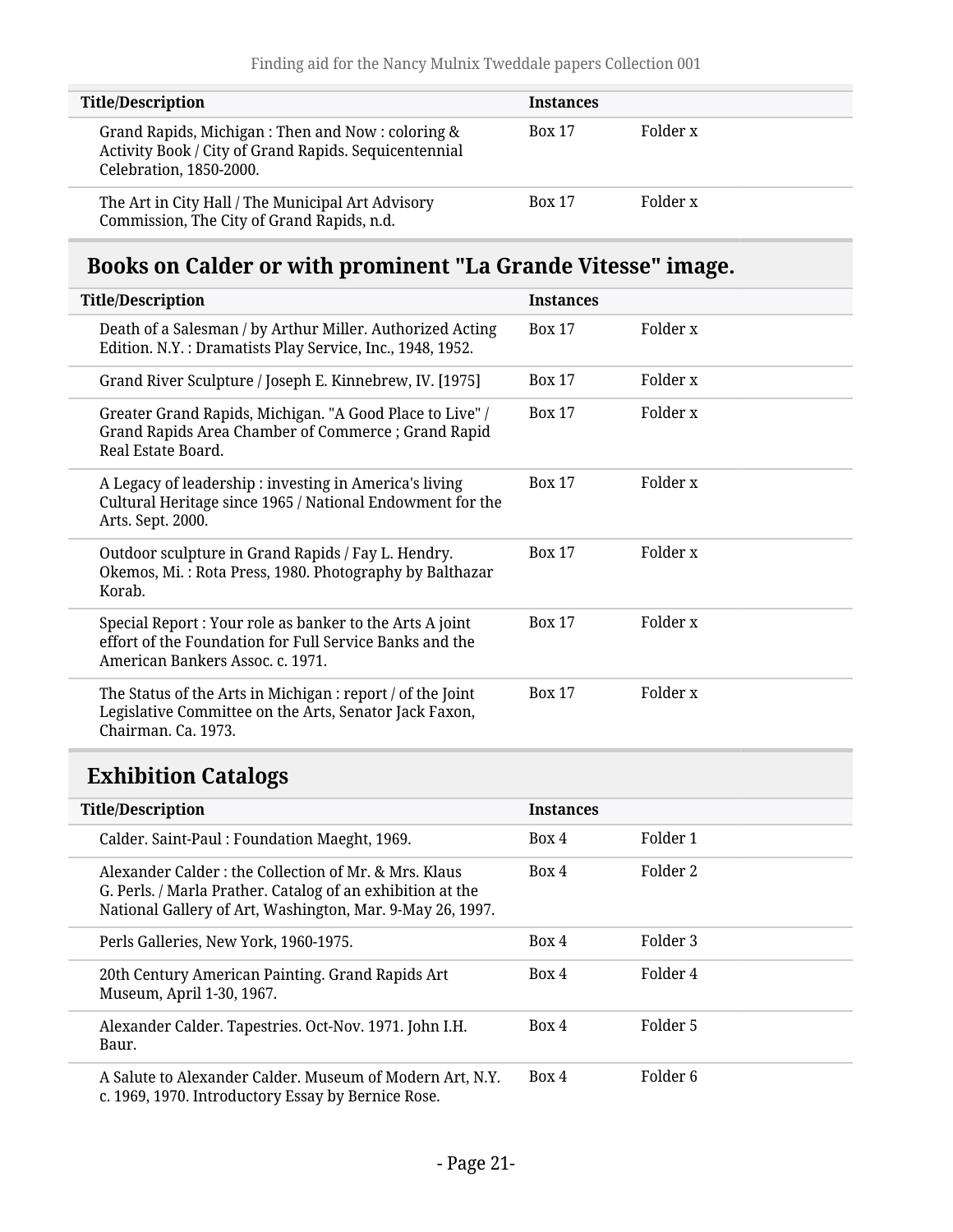<span id="page-21-0"></span>

| Alexander Calder, Louise Nevelson, David Smith / The<br>Society of the Four Arts. Palm Beach, Fl., Mar.6-Apr. 5,<br>1971.                          | Box 4             | Folder 7           |
|----------------------------------------------------------------------------------------------------------------------------------------------------|-------------------|--------------------|
| Alexander Calder, Fernand Leger. M. Knoedler & Co., Inc.<br>Oct. 4-27, 1979.                                                                       | Box 4             | Folder 8           |
| Alexander Calder: Standing Mobiles. M. Knoedler & Co.,<br>Inc. Dec. 4, 1980-Jan. 2, 1981.                                                          | Box 4             | Folder 9           |
| Alexander Calder: Mobiles, Stabiles, Gouches, Drawings<br>from Michigan Collections. Flint Institute of Arts, Feb. 20-<br>Mar. 27, 1983.           | Box 4             | Folder 10          |
| <b>Serials</b>                                                                                                                                     |                   |                    |
| <b>Title/Description</b>                                                                                                                           | <b>Instances</b>  |                    |
| Art in America v. 57, no. 2, Mar.-April, 1969. Calder's<br>International Monuments / Robert Osborn. 1974.                                          | <b>Box 17</b>     | Folder x           |
| Art News [ArtNews], 1973, 1997                                                                                                                     | <b>Box 17</b>     | Folder x           |
| Chicago Sun-Times Magazine, Dec. 1, 1974. "Grand Rapids<br>Graffiti"                                                                               | Box 6.5           | Folder x           |
| City Limits, Fall 1995                                                                                                                             | <b>Box 17</b>     | Folder x           |
| Community Profile / Grand Rapids Area Chamber of<br>Commerce, 1994.                                                                                | <b>Box 17</b>     | Folder x           |
| Communique : a publication of the Arts Council of Greater<br>Grand Rapids, 1994                                                                    | Box 6.5           | Folder x           |
| Connoisseur. Two articles by Thomas Hoving which<br>reference La Grande Vitesse", directly or indirectly                                           | Collection<br>224 | Box S <sub>3</sub> |
| Derriere Le Miroir : Calder. France : Maeght editeur, 1971.<br>Loose plates. 10 no. pages. Dancing figure on cover.                                | Box 7             | Folder x           |
| Derriere Le Miroir : Calder. France : Maeght editeur, 1975.<br>Loose plates. 26 no. pages. 2 red & 1 blue shape with black<br>background on cover. | Box 7             | Folder x           |
| Fairmount Park Art Association. Annual Report, 103rd,<br>1975.                                                                                     | <b>Box 17</b>     | Folder x           |
| Grand Rapids Applause, Mar-Apr. 1993. See pg. 18-19                                                                                                | <b>Box 17</b>     | Folder x           |
| Grand Rapids Magazine, 1975-2000                                                                                                                   | <b>Box 17</b>     | Folder x           |
| Greater Grand Rapids Chamber of Commerce Magazine,<br>March 1974                                                                                   | <b>Box 17</b>     | Folder x           |
| Grand Rapids Chamber of Commerce Magazine, June 1979.                                                                                              | <b>Box 17</b>     | Folder x           |
| Greater Grand Rapids Chamber of Commerce News, June<br>1969.                                                                                       | <b>Box 17</b>     | Folder x           |
| Lands End catalog, April 1987                                                                                                                      | <b>Box 17</b>     | Folder x           |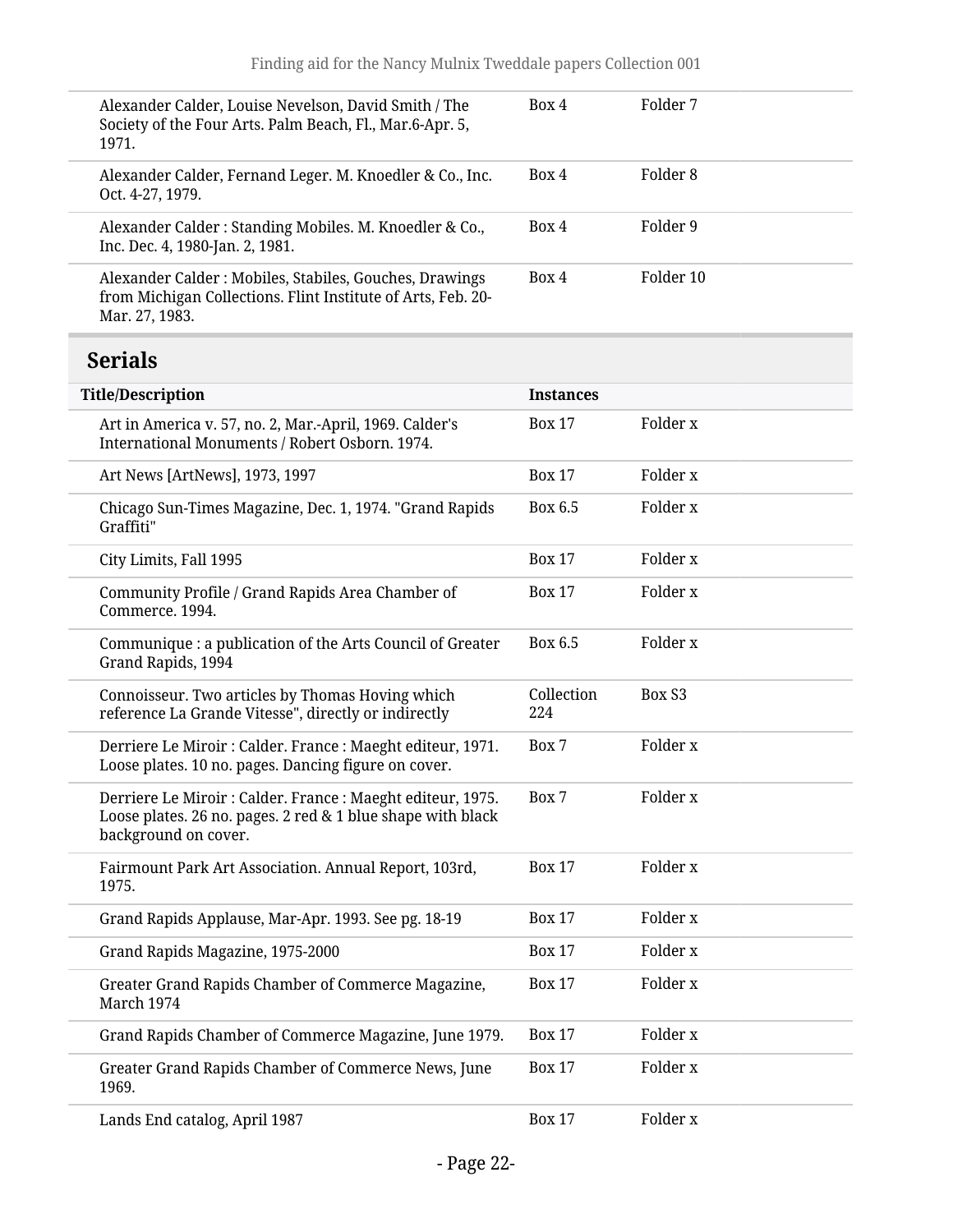#### Finding aid for the Nancy Mulnix Tweddale papers Collection 001

| Look Magazine, 1968                                                       | Box 6.5       | Folder x            |
|---------------------------------------------------------------------------|---------------|---------------------|
| Michigan Arts Council. Newsletter, v. 6, no. 2, Oct. 1971                 | <b>Box 17</b> | Folder x            |
| Michigan Municipal Review, Aug. 1969.                                     | <b>Box 17</b> | Folder x            |
| New Art Examiner : the independent voice of the visual<br>arts., Nov 1981 | <b>Box 17</b> | Folder x            |
| New York Times Magazine, 1973-1974                                        | Box 6.5       | Folder x            |
| New Yorker, June 18 & 25, 2001 See pg. 166.                               | <b>Box 17</b> | Folder x            |
| Old Kent Bank. Annual Report, 1969.                                       | <b>Box 17</b> | Folder <sub>x</sub> |
| The Palm Beach Post. Parade, Oct. 30, 1994.                               | Box 6.5       | Folder x            |
| People, June 15, 1998, pg. 28                                             | <b>Box 17</b> | Folder x            |
| Progressive Architecture, Jan, 1975. pg. 21.                              | <b>Box 17</b> | Folder x            |
| Public Art Review, v. 6, no. 1, Fall/Winter 1994.                         | <b>Box 17</b> | Folder x            |
| Saturday Review, Feb. 7, 1976                                             | <b>Box 17</b> | Folder x            |
| Smithsonian, Dec. 1976.                                                   | <b>Box 17</b> | Folder x            |
| Time Magazine, 1993, 1998                                                 | <b>Box 17</b> | Folder x            |
| Visitor, v. 31, #12, June 15-30, 1969                                     | <b>Box 17</b> | Folder x            |
| Visitor, v. 46, #6, May 30-Jne 23, 1984.                                  | <b>Box 17</b> | Folder x            |
| Women's City Club of Grand Rapids, v. 44, no. 10, June<br>1967.           | <b>Box 17</b> | Folder x            |

#### **^** [Return to Table of Contents](#page-1-0)

### <span id="page-22-0"></span>**Series IX. Photographs**

#### **Scope and Contents**

The Photographs Series includes images of Calder's arrival in Grand Rapids, the dedication ceremonies, and other views from his visit to Grand Rapids along with other places in the U.S., during the original Vandenberg Center Sculpture Project time period of June 1969. Other views of Calder from other periods include those related to his Perls Gallery visit in 1967, visits to his studio in Sache, France in Spring 1969 [slides or prints from slides], his 1975 visit during the Calder-on-the-Roof project, and his work on the Braniff "Flying Colors" centennial airplane. Some images of Calder from or for printed sources are found in the collection, although documentation of the copyright and related sources is not always known.

Two interesting series of photos document the physical construction of the stabile La Grande Vitesse in France, and its subsequent erection and dedication in Grand Rapids, during 1969, as the culmination of the Vanderberg Center Sculpture Project.

Other photos in the collection document the Festival events at the Calder Plaza, La Grande Vitesse anniversary events, and other projects for the arts in which Mulnix has been involved.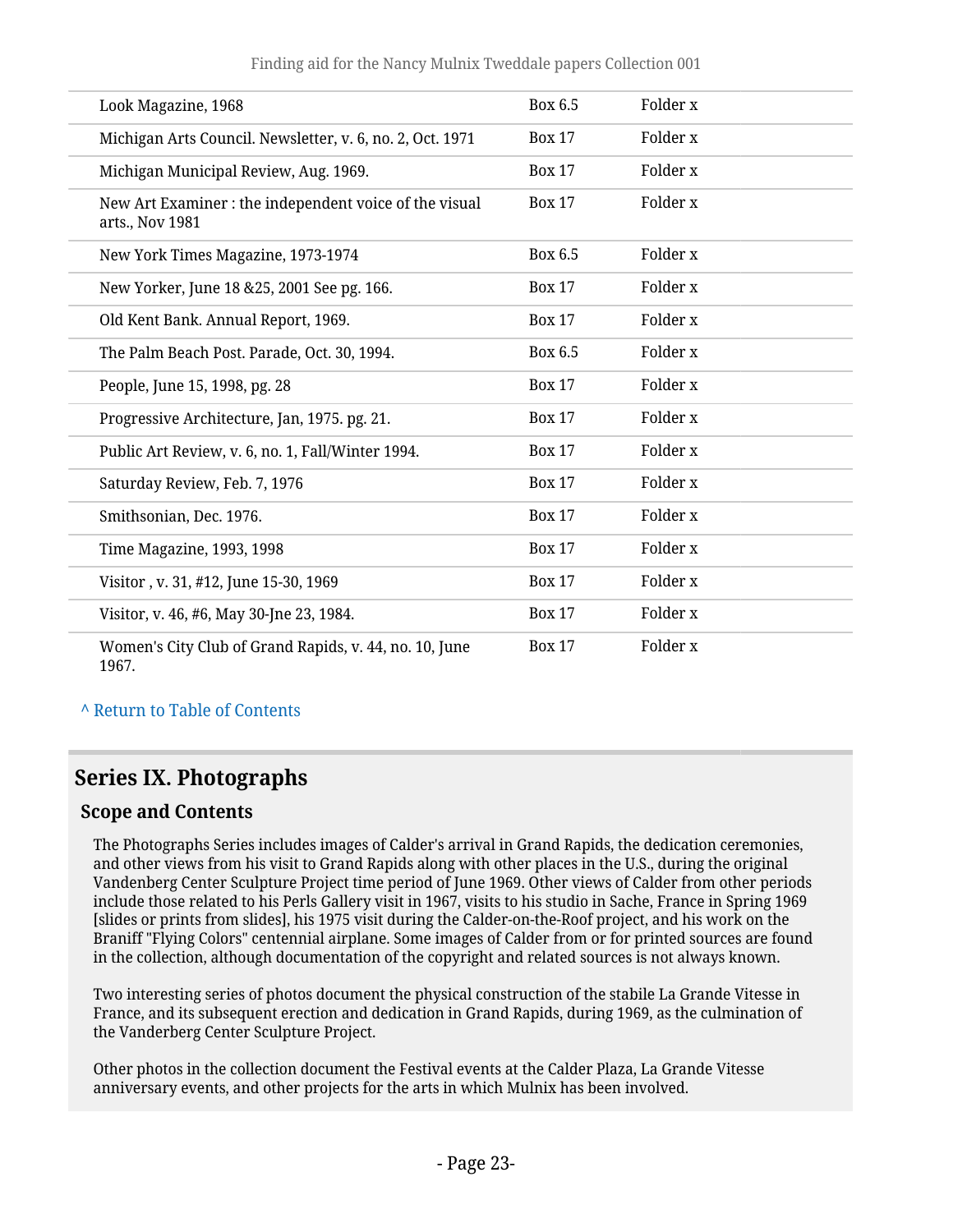Also included are color photos of a Calder stabile in Nancy, France, fund raisers with a Monopoly game theme, and Nancy Mulnix acting in Civic Theater productions.

Prints from some slides in Series X., as well as Fuji Pictography prints of some of the competition photos in Series XV., continue to be added to the collection, including those added during the preparation of the 2004 "La Grande Vitesse : Celebrating 35 Years on the Plaza" Exhibit. See also the separate holdings for that exhibit, for laser copies of select materials from the Mulnix Collection and other GRPL archival collections related to the original Calder project, used in that June to Dec. 2004 exhibit.

| <b>Title/Description</b>                                                                                                                                                                  | <b>Instances</b>  |                       |
|-------------------------------------------------------------------------------------------------------------------------------------------------------------------------------------------|-------------------|-----------------------|
| Dedication of "La Grande Vitesse" 1969. Color snapshots.<br>Exteriors                                                                                                                     | Box 5             | Folder 1              |
| Dedication of "La Grande Vitesse" 1969. B/w                                                                                                                                               | Box 5             | Folder 1.5            |
| Dedication. Color images of ceremony 8x10 Color                                                                                                                                           | Box 5             | Folder 2              |
| Dedication. b/w Mostly 8x10                                                                                                                                                               | Box 5             | Folder 2.5            |
| Calder Honorary Degree GVSU, June 15, 1969.                                                                                                                                               | Box 5             | Folder 3              |
| Calder on the Rooftop Reception & Views, 1974. B/w                                                                                                                                        | Box 5             | Folder 4              |
| Calder on the Rooftop. Mulnix with painter. Color.                                                                                                                                        | Box 5             | Folder 4.5            |
| Paul Harvey Visit, August 1974.                                                                                                                                                           | Box 5             | Folder 5              |
| "Flying Colors" ca. 1973-1976. b/w                                                                                                                                                        | Box 5             | Folder <sub>6</sub>   |
| "Flying Colors" Color                                                                                                                                                                     | Box 5             | Folder <sub>6.5</sub> |
| Civic Theatre "Death of a Saleman"                                                                                                                                                        | Box 5             | Folder 7              |
| Festival ca, 1972-1978. b/w                                                                                                                                                               | Box 5             | Folder 8              |
| Festival ca. 1972-1978. color                                                                                                                                                             | Box 5             | Folder 8.5            |
| Select Fuji Digital Prints from Photo Contest.                                                                                                                                            | Box 5             | Folder 8.6            |
| Miscellaneous Photos, 1967-1979                                                                                                                                                           | Box 5             | Folder 9              |
| Miscellaneous Photos, 1967-1979. Color.                                                                                                                                                   | Box 5             | Folder 9.5            |
| Manipulated photographic image of a rock band performing<br>in front of Calder's La Grand Vitesse / Jane L. Goozen<br>Wallace. Earl Woods Studio. Festival 1976. "From a color<br>slide." | Collection<br>224 | <b>Box 20</b>         |
| Festival Views, Oversized. Dates unknown.                                                                                                                                                 | <b>Box 9.5</b>    | Folder 13             |
| Calder Studio, Sache, France, 1969                                                                                                                                                        | Box 6             | Folder 1              |
| Vandenberg Center Sculpture Project Committee, plus<br>the Sculpture Selection Committee, also called the<br>Commissioning Committee, 1969.                                               | Box 6             | Folder 2              |
| Calder Sculpture, Perls Galleries (Perls Gallery), New York<br>City, 1968-1969.                                                                                                           | Box 6             | Folder 3              |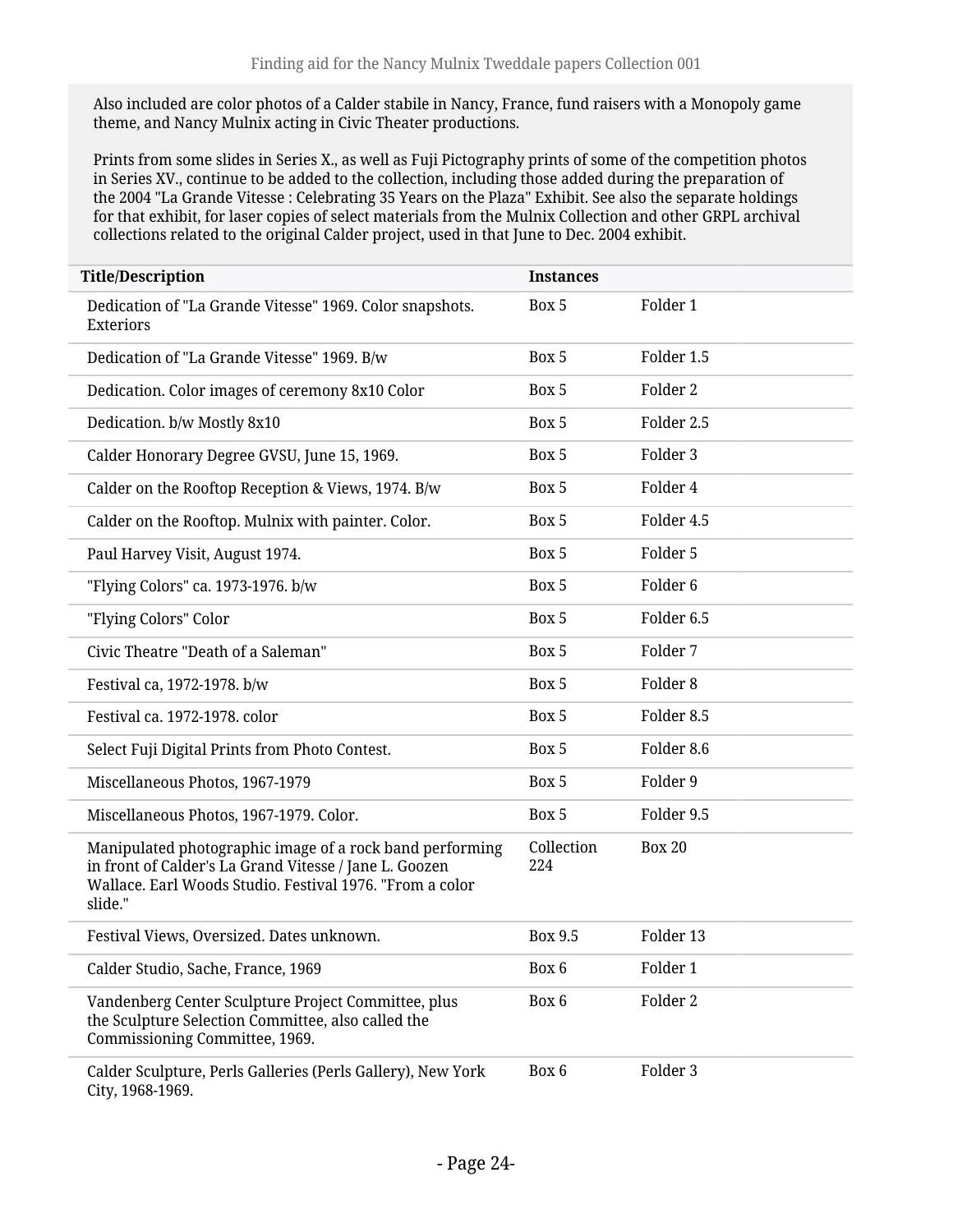| Construction of "La Grande Vitesse," at the Biemont Foundry<br>in Tours, France, 1969. Small b/w photos                                   | Box 6   | Folder 4            |
|-------------------------------------------------------------------------------------------------------------------------------------------|---------|---------------------|
| Construction of "La Grande Vitesse," at the Biemont<br>Foundry. 8x10                                                                      | Box 6   | Folder 5            |
| Erection of "La Grande Vitesse," Grand Rapids, Michigan, ca.<br>May 14, 1969.                                                             | Box 6   | Folder <sub>6</sub> |
| Calder's Visit to General Motors Technical Institute, Warren,<br>Mich. June 13, 1969 to see Calder's Water Ballet.                        | Box 6   | Folder 7            |
| Fuji prints. Calder (cropped image) from negative found w.<br>GMTI prints.                                                                | Box 6   | Folder 7.1          |
| Calder's Visit to GM Technical Institute, Warren, Mi. June 13,<br>1969 Visit to see Calder's Water Ballet. Color snapshots                | Box 6   | Folder 7.5          |
| Calder's Arrival in Grand Rapids, 1969.                                                                                                   | Box 6   | Folder <sub>8</sub> |
| Calder's Arrival in Grand Rapids. Color photo                                                                                             | Box 6   | Folder 8.5          |
| "America's First Government Sponsored Public Sculpture"                                                                                   | Box 6   | Folder 9            |
| Promotional images from                                                                                                                   | Box 6   | Folder 9.5          |
| Gatsby Monopoly Gala I, 1979? (1)                                                                                                         | Box 6   | Folder 10           |
| Gala II, 1980? (2)                                                                                                                        | Box 6   | Folder 11           |
| Gala III, 1981? (2)                                                                                                                       | Box 6   | Folder 12           |
| Gala IV, 1982 (3)                                                                                                                         | Box 6   | Folder 13           |
| Gatsby Monopoly Gala Group at Masonic Temple Restaurant                                                                                   | Box 6   | Folder 14           |
| Monopoly Unidentified                                                                                                                     | Box 6   | Folder 15           |
| Nancy Mulnix with John Hunting, World Monopoly<br>Tournament, 1984?                                                                       | Box 6   | Folder 16           |
| Calder stabile "Nancy (France)".                                                                                                          | Box 6   | Folder 17           |
| Nancy Mulnix in theatre production, 1993                                                                                                  | Box 6   | Folder 18           |
| La Grande Vitesse 25th Anniversary                                                                                                        | Box 6   | Folder 19           |
| Inge Morath Miller                                                                                                                        | Box 6   | Folder 20           |
| 1974/75 Scrapbook color photos                                                                                                            | Box 6   | Folder 21           |
| Laser color copy of 1974/75 scrapbook.                                                                                                    | Box 6   | Folder 22           |
| Competition photo. Fuji print from scan of original in same<br>box.                                                                       | Box 9.5 | Folder x            |
| Photo. Oversized. Verso ID: Nancy Mulnix, 1969, Living<br>Room of her home .for use in dedication brochure." Cropped<br>to portrait view. | Box 7   | Folder x            |
| Oversized photos. Calder Dedication Era Color (3)                                                                                         | Box 9.5 | Folder x            |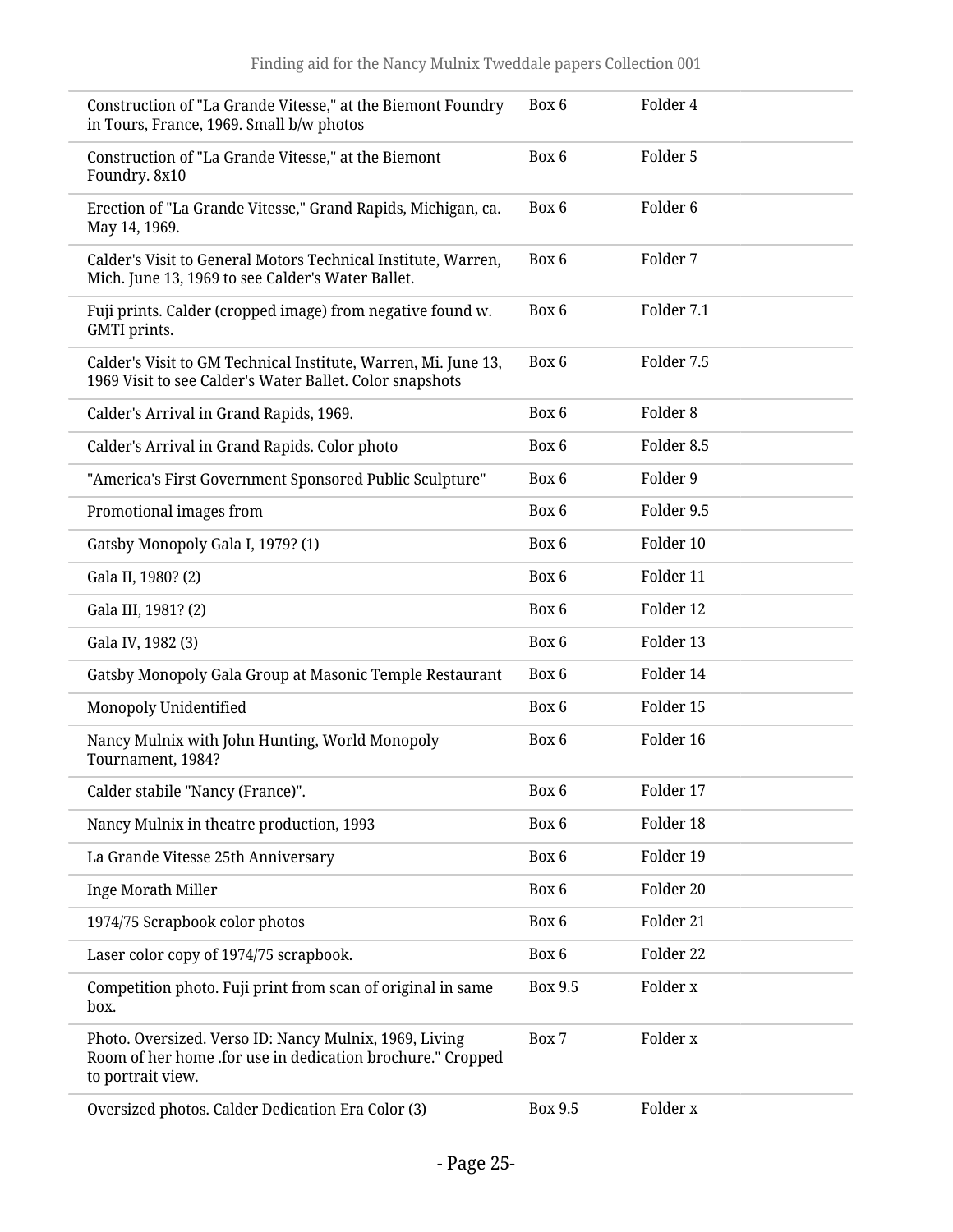#### **^** [Return to Table of Contents](#page-1-0)

<span id="page-25-0"></span>

| <b>Series X. Slides, 1968-1975</b><br><b>Physical Characteristics and Technical</b><br><b>Requirements</b><br>233 slides in 10 plastic trays of 20, 1 tray of 19 and 1 tray<br>of 14<br><b>Scope and Contents</b><br>Two hundred thirty-three (236) slides depict Calder and<br>his art, the dedication of "La Grande Vitesse," Calder's<br>studio in France, festivals, and the Mulnix family.<br>2002.027 additions including 6 color slides, 5 showing<br>the stabile & 1 of Mulnix speaking. | Box 7            | Folder x            |
|--------------------------------------------------------------------------------------------------------------------------------------------------------------------------------------------------------------------------------------------------------------------------------------------------------------------------------------------------------------------------------------------------------------------------------------------------------------------------------------------------|------------------|---------------------|
| <b>Title/Description</b>                                                                                                                                                                                                                                                                                                                                                                                                                                                                         | <b>Instances</b> |                     |
| Calder and Visiting Group at Sache, 1968.                                                                                                                                                                                                                                                                                                                                                                                                                                                        | Box 7            | Folder x            |
| La Grande Vitesse dedication, 1969.                                                                                                                                                                                                                                                                                                                                                                                                                                                              | Box 7            | Folder <sub>x</sub> |
| Calder-on-the-Rooftop, 1975.                                                                                                                                                                                                                                                                                                                                                                                                                                                                     | Box 7            | Folder x            |
| Festivals, 1973-1975.                                                                                                                                                                                                                                                                                                                                                                                                                                                                            | Box 7            | Folder <sub>x</sub> |
| 4 of La Grande Vitesse in front of the City Building                                                                                                                                                                                                                                                                                                                                                                                                                                             | Box 7            | Folder x            |
| 1 of 8 foot model & maquette at Biemont Foundry                                                                                                                                                                                                                                                                                                                                                                                                                                                  | Box 7            | Folder <sub>x</sub> |
| 1 Nancy Mulnix speaking at Dedication. View over heads of<br>the crowd.                                                                                                                                                                                                                                                                                                                                                                                                                          | Box 7            | Folder x            |

#### **^** [Return to Table of Contents](#page-1-0)

### <span id="page-25-1"></span>**Series XI. Audiotapes, 1968, 1973, 1974**

#### **Scope and Contents**

Audio tapes include public service announcements from WOOD radio supporting the new civic theater; an interview from WUOM/WVGR radio with Nancy Mulnix and Robert Blaich for the "Eleventh Hour" show dealing with the stabile; and Paul Harvey's tour of Grand Rapids. The 2002.027 addition includes two (2) tapes 1) Mulnix with John Walters, Michigan Radio July 1994, and 2) Mulnix with Bruce Mason.

Also found from the original access is audio tape of the dedication, June 14, 1969. The original form of the tapes in the earlier access is reel to reel.

| <b>Title/Description</b>                                                                                                 | <b>Instances</b> |          |
|--------------------------------------------------------------------------------------------------------------------------|------------------|----------|
| Vandenburg Center Sculpture Project Dedication Ceremony,<br>June 14, 1969 (1/4" 1200 ft. reel-to-reel). Audio CD created | Box 1            | Folder 8 |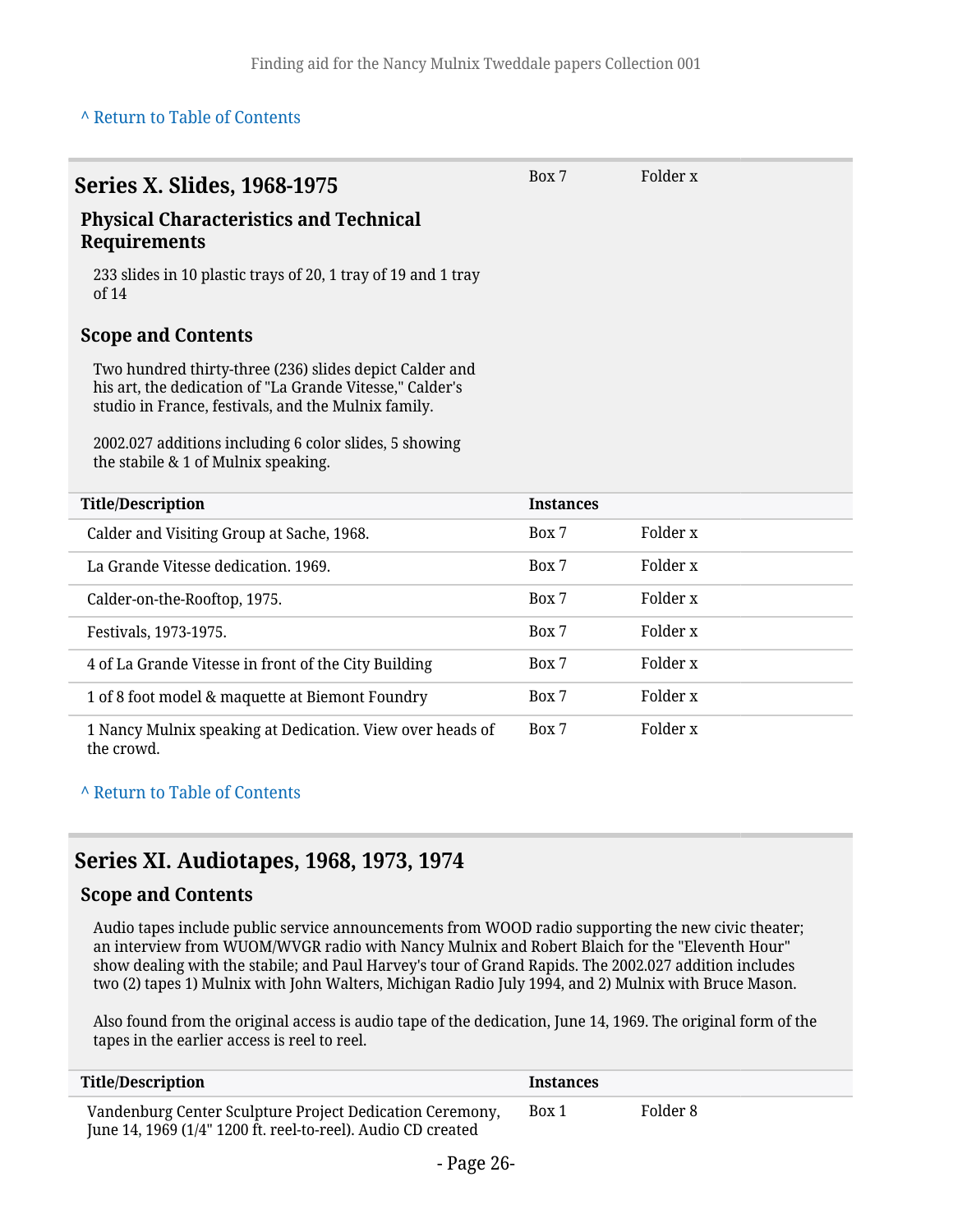from reel to reel May 2006, but very difficult to hear. P2006.xxx Added 6/2/2006

| Eleventh Hour (11th Hour) / WUOM/WVGR, Spring 1968?<br>(or 1969) Includes Nancy Mulnix and Robert Blaich. 42:51<br>minutes (1/4" 1200 ft. reel-to-reel). Audio CD created from<br>reel to reel above 5/2006. P2006.xxx Added 6/2/2006 | Box 1 | Folder <sub>8</sub> |
|---------------------------------------------------------------------------------------------------------------------------------------------------------------------------------------------------------------------------------------|-------|---------------------|
| Grand Rapids Civic Theater. Public Service Announcements,<br>March 7, 1973 / Wood Broadcasting, Inc. (reel-to-reel).                                                                                                                  | Box 1 | Folder 8            |
| Paul Harvey Newscast Excerpt. Monday, July 29,                                                                                                                                                                                        | Box 1 | Folder 8            |
| Cassette tape, Nancy Mulnix to Bruce Mason, May 18, 1994.<br>$(1$ usage tape; 1 master tape $6/28/2004$ )                                                                                                                             | Box 1 | Folder <sub>8</sub> |
| Cassette tape, John Walters / Nancy Mulnix. The Calder's<br>25th, aired on Michigan Radio, June 1, 1994.                                                                                                                              | Box 1 | Folder 8            |
| One unidentified item which appears to be microfilm. No<br>content is found on the initial footage.                                                                                                                                   | Box 1 | Folder <sub>8</sub> |

#### **^** [Return to Table of Contents](#page-1-0)

### <span id="page-26-0"></span>**Series XII / XIII. Graphics**

#### **Scope and Contents**

Note: This material has been combined with Series IV, and is described in the Series IV section.

Old Series XII. Prints (posters; lithographs): Includes Five Calder prints, one autographed print of Joe Kinnebrew's fish ladder, autographed print of Nancy Clause's "City Vision."

Old Series XIII. Posters: Three posters advertising exhibitions of Calder's art at the Grand Rapids Art Museum and the Perls Galleries in New York.

#### **^** [Return to Table of Contents](#page-1-0)

### <span id="page-26-1"></span>**Series XV. Photo Contest Entries, 1969-1974**

| <b>Title/Description</b>                 | <b>Instances</b> |          |
|------------------------------------------|------------------|----------|
| Jim Gerritsen.                           | Box 1            | Folder x |
| Miss B. Lejins. 1974                     | Box 9            | Folder 2 |
| Frederick J. Monsma, Sr. FM Photography. | Box 9            | Folder 3 |
| Gregory Swiecznikow                      | Box 9            | Folder 4 |
| Hy or Hz Bomberg                         | Box 9            | Folder 5 |
| Jack & Polly Agers. (4)                  | Box 9.5          | Folder 1 |
| Mr. & Mrs. E.A. Thompson.                | Box 9.5          | Folder 2 |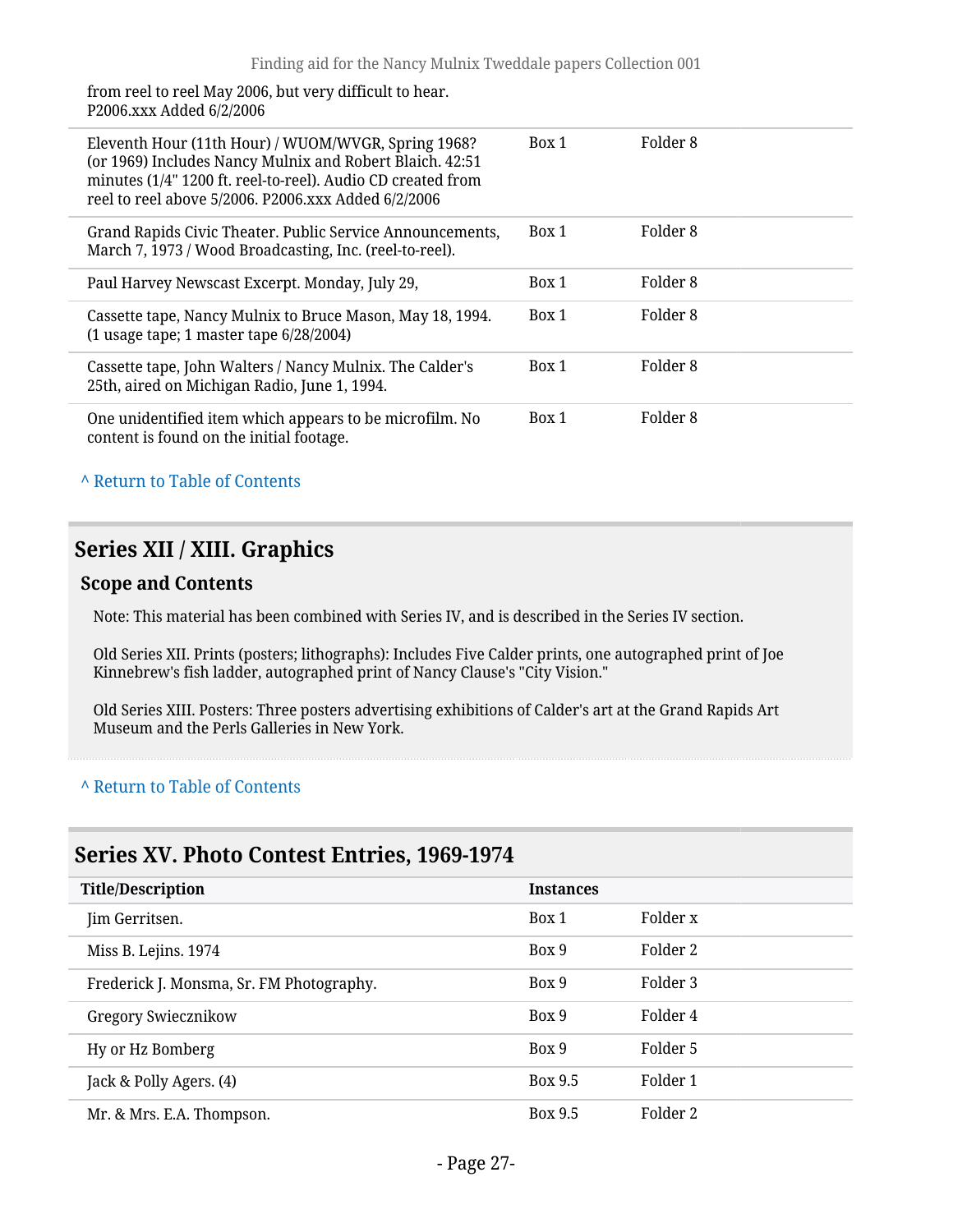| Kenneth Terrell.                                       | Box 9.5 | Folder 3  |
|--------------------------------------------------------|---------|-----------|
| Kenneth J. Barclay. May 30, 1970.                      | Box 9.5 | Folder 4  |
| Ellen Cousineau.                                       | Box 9.5 | Folder 5  |
| Mr. Clare De Dee. Sept. 10, 1974. All Rights Reserved. | Box 9.5 | Folder 6  |
| Margaret Nickel                                        | Box 9.5 | Folder 7  |
| James Neiboer (Nerboer?)                               | Box 9.5 | Folder 8  |
| Jon Vander Wyngaard. (3)                               | Box 9.5 | Folder 9  |
| Philip M. Idema (4)                                    | Box 9.5 | Folder 10 |
| Norma Hanify. (2)                                      | Box 9.5 | Folder 11 |
| Max Hofmeister (3)                                     | Box 9.5 | Folder 12 |

### **^** [Return to Table of Contents](#page-1-0)

### <span id="page-27-0"></span>**Series XVI. Musical Scores**

| <b>Title/Description</b>                                                                                                                                | <b>Instances</b> |          |
|---------------------------------------------------------------------------------------------------------------------------------------------------------|------------------|----------|
| Jack Fortner's "A Festive Piece for Alexander<br>Calder."[oversized folio on open shelves] 1969                                                         | Box $7/8$ -E-1   |          |
| Inaugural Fanfare: wind ensemble / Aaron Copland. Full<br>Score 19 pg. Autographed by Copland on title page, 1976.<br>(1960) (Revised 1975). [Security] | Box S9           | Folder x |

#### **^** [Return to Table of Contents](#page-1-0)

## <span id="page-27-1"></span>**Series XVII. Anniversary Series**

## <span id="page-27-2"></span>**20th Anniversary**

| <b>Title/Description</b>                           | <b>Instances</b> |          |
|----------------------------------------------------|------------------|----------|
| "Remarks for Festival, 20th Anniversary Reception" | <b>Box 12</b>    | Folder x |

### <span id="page-27-3"></span>**25th Anniversary**

### **Correspondence**

| <b>Title/Description</b>                                                                                       | <b>Instances</b> |          |
|----------------------------------------------------------------------------------------------------------------|------------------|----------|
| Gerald R. Ford [Former U.S. President]                                                                         | <b>Box 12</b>    | Folder x |
| Nancy Landon Kassebaum [U.S. Senator, Kansas] Letters<br>to Mulnix [2, security] Rejected invitation to forum. | <b>Box 12</b>    | Folder x |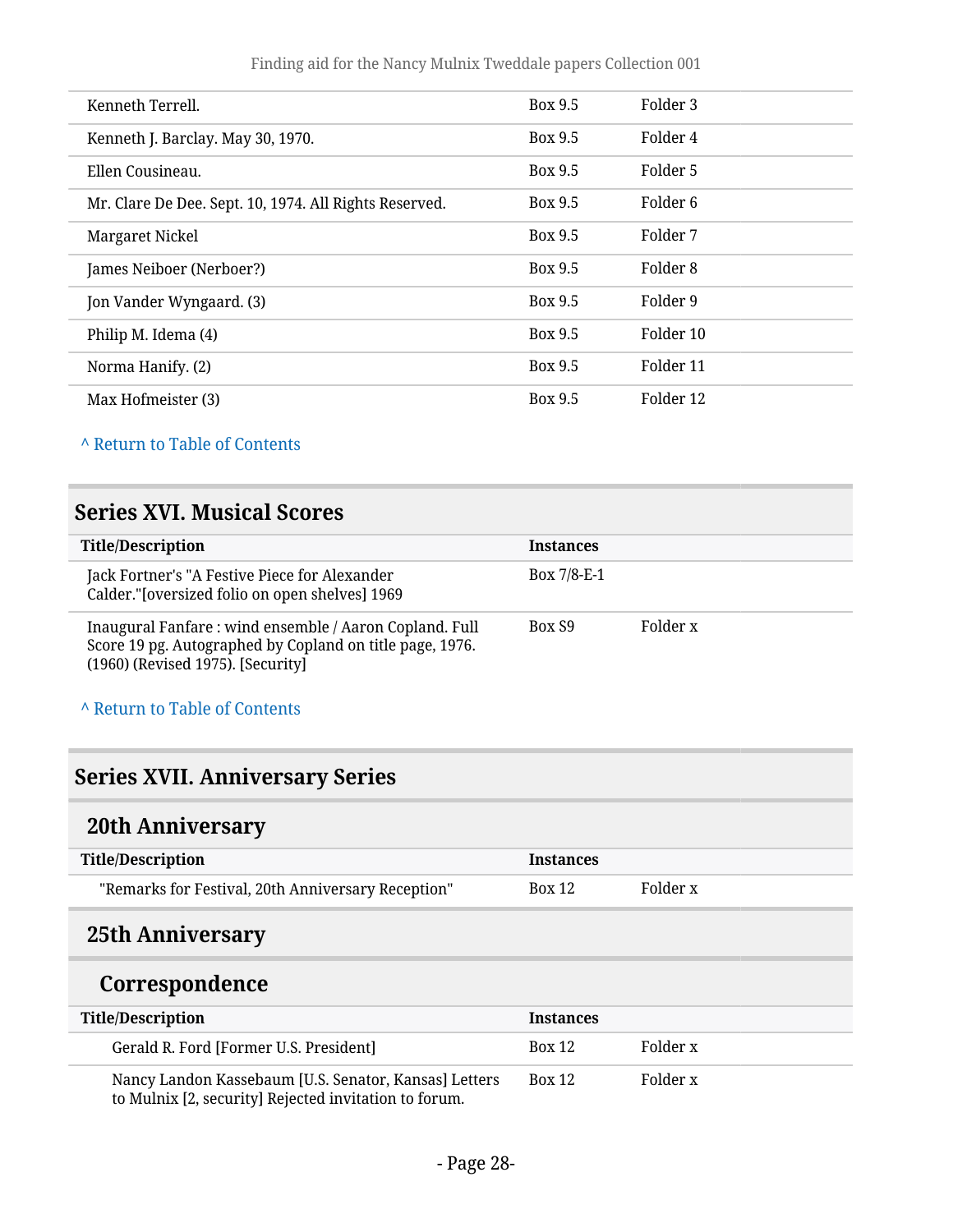| May 24, 1993 invitation letter to Renquist from Mulnix.<br>Formal, unsigned.            | <b>Box 12</b> | Folder x |
|-----------------------------------------------------------------------------------------|---------------|----------|
| Steven L. Dykema correspondence packet.                                                 | <b>Box 12</b> | Folder x |
| Supreme Court of the U.S. Correspondence.                                               | <b>Box 12</b> | Folder x |
| Inge Morath Miller, photographer & wife of Arthur<br>Miller.                            | <b>Box 12</b> | Folder x |
| Mulnix mixed correspondence file, including an address<br>contact list of participants. | <b>Box 12</b> | Folder x |
| National Endowment for the Arts Correspondence RE<br>Jane Alexander.                    | <b>Box 12</b> | Folder x |
| Jane Alexander                                                                          | <b>Box 12</b> | Folder x |
| Lee Bollinger                                                                           | <b>Box 12</b> | Folder x |
| John E. Frohnmayer.                                                                     | <b>Box 12</b> | Folder x |
| Stephen E. Weil.                                                                        | <b>Box 12</b> | Folder x |
| John Wetenhall.                                                                         | <b>Box 12</b> | Folder x |
| Churk Furman, West Michigan Public Broadcasting.                                        | <b>Box 12</b> | Folder x |
|                                                                                         |               |          |

## **25th Anniversary. Documents**

| <b>Title/Description</b>                                                | <b>Instances</b> |          |
|-------------------------------------------------------------------------|------------------|----------|
| Blue file folder with contact information.                              | <b>Box 12</b>    | Folder x |
| <b>Expense Sheets.</b>                                                  | <b>Box 12</b>    | Folder x |
| Flyer planning documents.                                               | <b>Box 12</b>    | Folder x |
| <b>Calder Celebration Information Sheets.</b>                           | Box 12           | Folder x |
| <b>Celebration Committee News mailings</b>                              | Box 6.5          | Folder x |
| Photocopies of images by Inge Morath Miller.                            | <b>Box 12</b>    | Folder x |
| Calder Celebration Dinner list of invitees.                             | Box 12           | Folder x |
| Opening remarks by John Hockenberry, introduction of<br>Jane Alexander. | <b>Box 12</b>    | Folder x |

# **25th Anniversary. Publications**

| <b>Title/Description</b>                                                                                      | <b>Instances</b> |          |
|---------------------------------------------------------------------------------------------------------------|------------------|----------|
| Calder Celebration Committee News, Press                                                                      | <b>Box 12</b>    | Folder x |
| Communique : a publication of the Arts Council of<br>Greater Grand Rapids.                                    | <b>Box 12</b>    | Folder x |
| Grand Rapids Calder Celebration Symposium : the Arts<br>in America, a crisis in public support. June 3, 1994. | Box 12           | Folder x |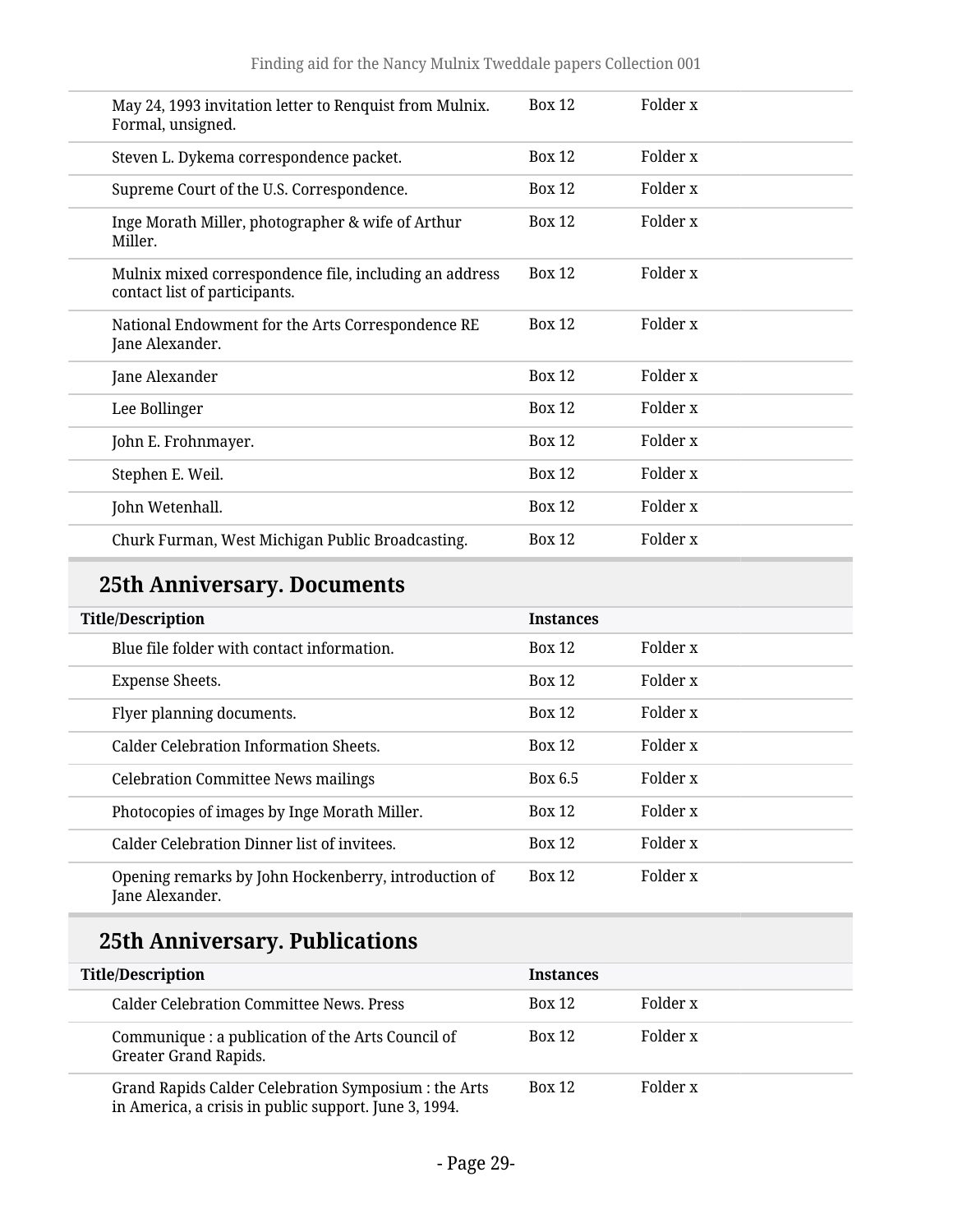Grand Valley State Univ., Grand Rapids, Michigan. (4 booklets)

| 25th Anniversary flyer "La Grande Vitesse" / Alexander | <b>Box 12</b> | Folder x |
|--------------------------------------------------------|---------------|----------|
| Calder, June 1969-June 1994. (7)                       |               |          |

### **25th Anniversary. Graphics**

| <b>Title/Description</b>                                                                                                    | <b>Instances</b>  |               |
|-----------------------------------------------------------------------------------------------------------------------------|-------------------|---------------|
| Poster/Flyer. Celebrate 25 Years: Sandy Calder & Grand<br>Rapids, June 1969-1994. / Arts Council of Greater Grand<br>Rapids | <b>Box 12</b>     | Folder x      |
| [Clipping] GR Press, May 12, 1994. Festival marks 25<br>years of event, Calder / by Paula Wilkerson.                        | <b>Box 12</b>     | Folder x      |
| [1 copy unfolded in flat as poster]                                                                                         | <b>Box FF-</b>    |               |
| Thanks for the Calder folio to student art work, June<br>1969, Grand Rapids Public Schools. Art Dept.                       | Collection<br>224 | <b>Box 15</b> |

## **25th Anniversary. Ephemera**

| <b>Title/Description</b>                                                | <b>Instances</b> |          |
|-------------------------------------------------------------------------|------------------|----------|
| <b>Invitations</b>                                                      | <b>Box 12</b>    | Folder x |
| Letterhead. Calder Celebration Committee (3 unused<br>sheets)           | <b>Box 12</b>    | Folder x |
| Tickets. Calder Celebration Symposium, June 3, 1994.<br>Eberhard Center | <b>Box 12</b>    | Folder x |

## **25th Anniversary. Clippings**

| <b>Title/Description</b>                                                                                                  | <b>Instances</b> |          |
|---------------------------------------------------------------------------------------------------------------------------|------------------|----------|
| "Twenty-five great years of "La Grande Vitesse"" /<br>John Douglas. GR Press, Editorial Page, June 4, 1994<br>[photocopy] | <b>Box 12</b>    | Folder x |

#### **^** [Return to Table of Contents](#page-1-0)

## <span id="page-29-0"></span>**Series XVIII. Calder Commemorative Stamps Project, 1992**

### <span id="page-29-1"></span>**Correspondence**

| <b>Title/Description</b>                                                                            | <b>Instances</b> |          |
|-----------------------------------------------------------------------------------------------------|------------------|----------|
| Jerry Ford to Nancy Mulnix, 1992                                                                    | <b>Box 11</b>    | Folder 1 |
| Jean Lipman, Editor of Art in America magazine and<br>official biographer of Alexander Calder, 1992 | <b>Box 11</b>    | Folder 2 |
| Paul B. Henry / Anne Knox Correspondence to Mulnix,<br>1992                                         | <b>Box 11</b>    | Folder 3 |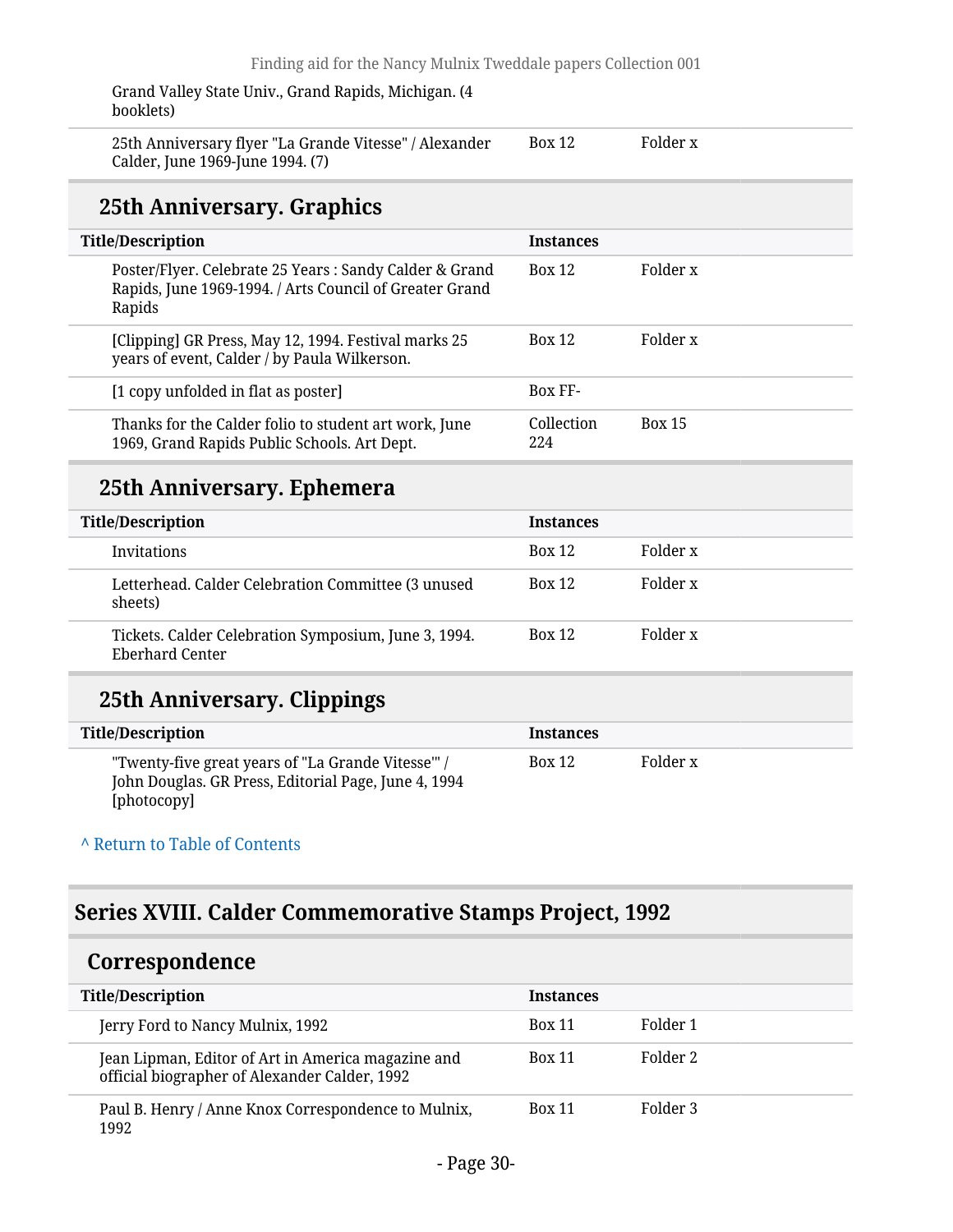| J. Carter Brown to Mulnix, on National Gallery of Art<br>letterhead, 1992             | <b>Box 11</b> | Folder 4  |
|---------------------------------------------------------------------------------------|---------------|-----------|
| Robert Osborn to Rosenthall, Nov. 2, 1992                                             | <b>Box 11</b> | Folder 5  |
| Robin Jones Correspondence.                                                           | <b>Box 11</b> | Folder 6  |
| Misc. Mulnix draft letters.                                                           | <b>Box 11</b> | Folder 7  |
| Douglas Lewis Correspondence.                                                         | <b>Box 11</b> | Folder 8  |
| Misc. Correspondence                                                                  | <b>Box 11</b> | Folder 9  |
| Pedro Guerrero Correspondence. Undated.                                               | <b>Box 11</b> | Folder 10 |
| Copies of the select various correspondence above, in one<br>folder, chronologically. | <b>Box 11</b> | Folder 11 |

## <span id="page-30-0"></span>**Documents & Ephemera**

| <b>Title/Description</b>                                                                                  | <b>Instances</b> |           |
|-----------------------------------------------------------------------------------------------------------|------------------|-----------|
| Misc. Copies of documents related to the program and/or<br>the Calder stamp.                              | <b>Box 11</b>    | Folder 12 |
| Black Pocket Folder, C. 1997.                                                                             | <b>Box 11</b>    | Folder 13 |
| First Day Issue Folder [Facsimile]                                                                        | <b>Box 11</b>    | Folder 14 |
| 3 panes of original Calder \$.32 stamps. [Originals in<br>Security. Color laser copy in usage collection] | <b>Box 11</b>    | Folder 15 |
| Documents, many on National Gallery of Art letterhead,<br>and others.                                     | <b>Box 11</b>    | Folder 16 |

# <span id="page-30-1"></span>**National Gallery Exhibit Ephemera**

| <b>Title/Description</b>                    | <b>Instances</b> |           |
|---------------------------------------------|------------------|-----------|
| Exhibit Announcement. (2 + envelop)         | <b>Box 11</b>    | Folder 17 |
| Dedication Invitation                       | <b>Box 11</b>    | Folder 18 |
| Exhibit Flyer                               | <b>Box 11</b>    | Folder 19 |
| Newspaper Clipping                          |                  |           |
| GR Press. Mar. 25, 1998 (2 original copies) | <b>Box 11</b>    | Folder 20 |

## <span id="page-30-2"></span>**Photocopied Correspondence found in the Folder**

| <b>Title/Description</b>                                                                                   | <b>Instances</b> |           |
|------------------------------------------------------------------------------------------------------------|------------------|-----------|
| Correspondence. To Rosentall, June 10, 1992 from Hoffius,<br>Wege and Mulnix. Photocopy, 3 stapled sheets. | <b>Box 11</b>    | Folder 21 |
| Correspondence. Mulnix to Ford. 6 items, various<br>1993-1994 dates. 6 Photocopies, stapled                | <b>Box 11</b>    | Folder 22 |
| Derry Noyes Correspondence. [letter & envelope] To<br>Nancy, May 19, 1998. [Stamp graphic artist?]         | <b>Box 11</b>    | Folder 23 |